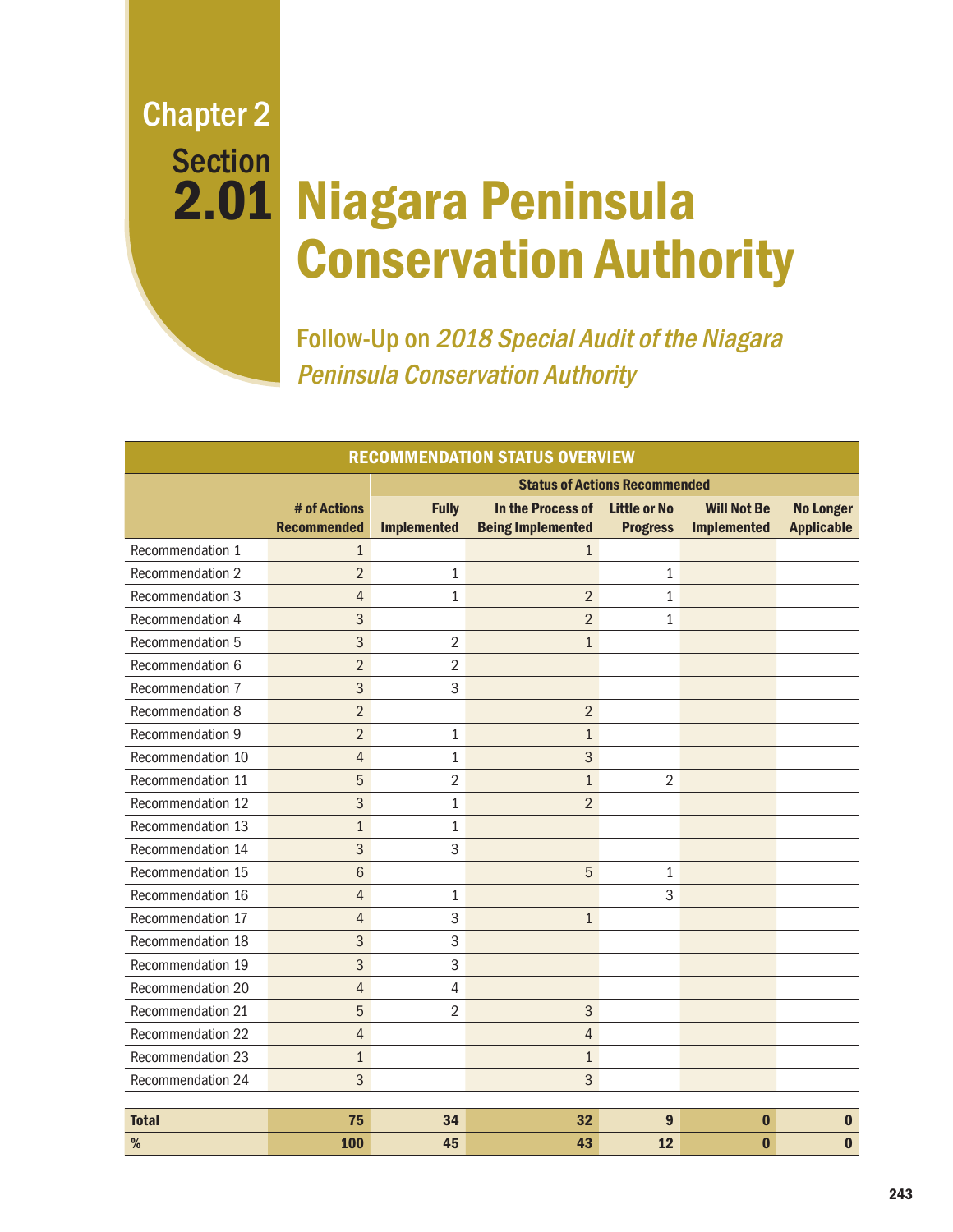## Overall Conclusion

As of October 2020, the Ministry of the Environment, Conservation and Parks (Ministry) and the Niagara Peninsula Conservation Authority (NPCA) have fully implemented 45% of actions we recommended in our *2018 Special Report: Special Audit of the Niagara Peninsula Conservation Authority*. The Ministry and the NPCA have made progress in implementing an additional 43% of the recommended actions, but have made little or no progress on 12% of them.

Since our 2018 audit, the NPCA has updated its governance and operational policies to, for example:

- clarify the circumstances that could lead to actual or perceived conflicts of interest in the recruitment process;
- specify the types of meetings and functions for which Board members may receive per diem payments;
- require NPCA staff to consider whether proposed restoration projects are located in areas that have been identified as priority areas when approving project applications;
- clarify the steps and documentation required to support hiring;
- require that an external party investigate any harassment or discrimination complaint against the Human Resources staff, Chief Administrative Officer (CAO) and Board members; and
- clearly define the responsibilities of NPCA staff in each stage of the procurement process.

These policy updates, and the resulting improvement in processes, have helped address many of the NPCA staff's workplace concerns that we identified in our 2018 audit. The NPCA also developed a Human Resource (HR) plan to address other HR issues and any remaining workplace concerns.

In addition to the policy updates, the NPCA has also fully implemented our recommendations to identify initial and ongoing board governance training needs; evaluate the CAO's performance; develop a plan to prioritize floodplain mapping projects; and provide quarterly updates about HR matters—such as restructuring, staffing changes, complaints and grievances—to the NPCA's Board of Directors.

At the time of our follow-up, the Ministry was in the process of reviewing and updating the *Conservation Authorities Act* to determine necessary legislative and regulatory changes to clarify conservation authorities' responsibilities and improve their governance, oversight and accountability.

The NPCA was in the process of, for example:

- evaluating the skills of its current Board members to identify and address any gaps;
- implementing a process to evaluate the collective and individual performance of its Board members;
- establishing a vendor of record for its legal services; and
- developing a new capital asset management plan that prioritizes capital projects based on needs.

However, the Ministry made little progress on implementing some of our recommendations, including to work with Conservation Ontario and conservation authorities to determine whether governance training should be delivered province-wide for board members of conservation authorities. The NPCA made little progress, for example, to revise its enforcement policy to require that enforcement activities be sufficiently documented and provide guidance on the progressive actions enforcement staff should take to address violations. The NPCA Board also made little progress in refraining from being involved in day-to-day operations, determining whether it collectively has the necessary competencies to oversee the NPCA's activities effectively, and evaluating Board members' performance of their oversight responsibility.

We stated in our 2018 audit that the NPCA needed to restore community trust by making improvements in the areas of human resources,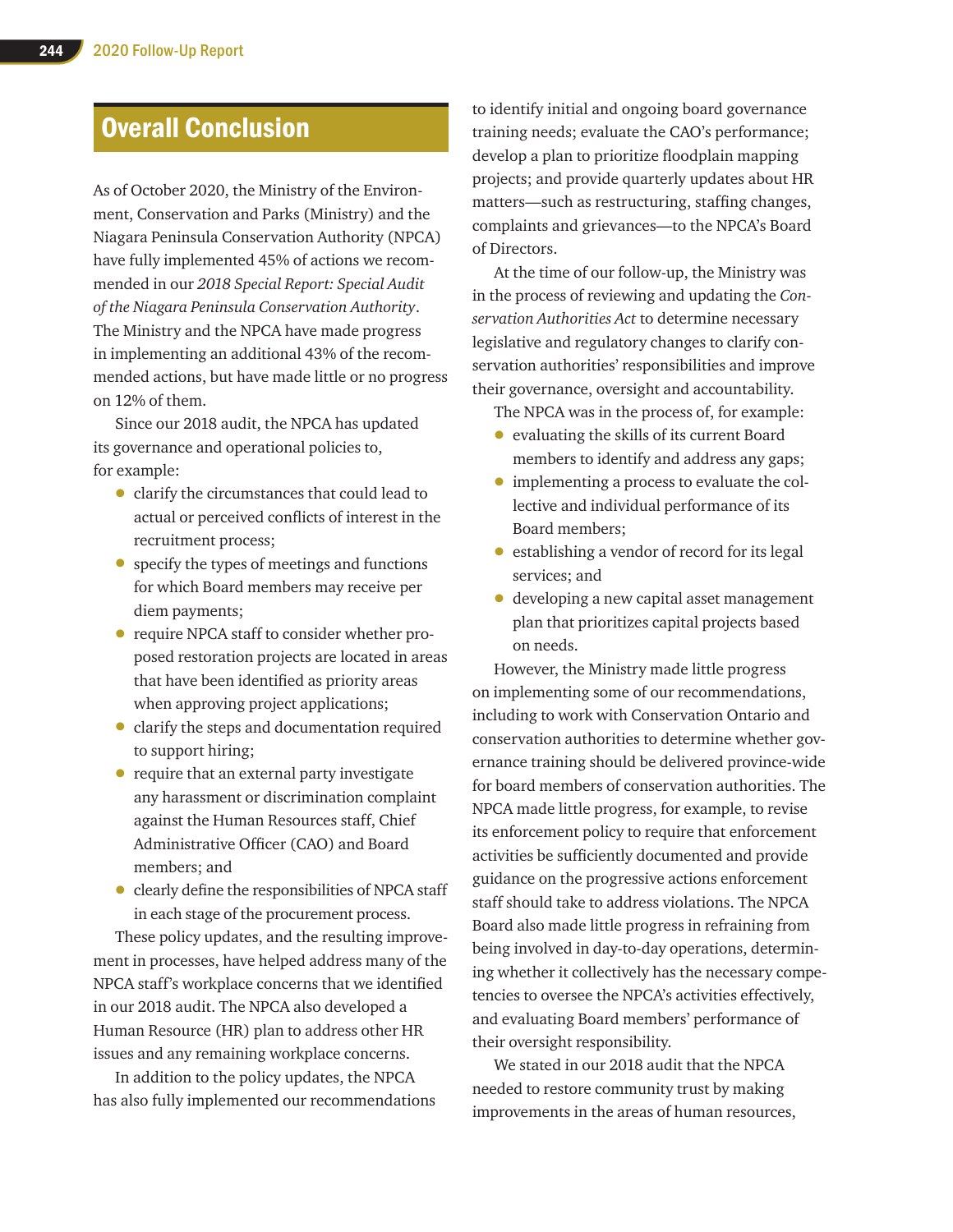procurement, capital planning, flood mapping, restoration programming, complaint follow-up and violation enforcement, review of development proposals and permit applications, and performance measurement and public reporting. The improvements we noted through our follow-up work, in not just one, but many of these areas, signal the NPCA's commitment to focus on delivering programs and services to improve the Niagara Peninsula watershed. While there is more work to be done, these efforts have gone a long way in restoring trust in the NPCA, both internally and externally.

The status of actions taken on each of our recommendations is described in this report.

### **Background**

The Niagara Peninsula Conservation Authority (NPCA) is one of 36 conservation authorities in Ontario. Each is a local public-sector organization that delivers programs and services to manage natural resources and to protect people and property from water-related natural hazards such as floods and erosion. Conservation Ontario, which represents the 36 conservation authorities in the province, provides input to government bodies about policies that affect conservation authorities.

Under the *Conservation Authorities Act* (Act), passed in 1946, conservation authorities are corporations with a degree of autonomy from the provincial government and municipalities. The Act is administered by the Ministry of the Environment, Conservation and Parks (Ministry).

Currently, on average, conservation authorities receive 53% of their funding from municipalities, 8% from the Ontario government and 4% from the federal government. The remaining 35% comes from donations, service fees charged for work permits and fees charged to the public for admission to conservation areas.

Established in 1959, the NPCA serves about 500,000 people in the 2,400 square kilometres of the Niagara Peninsula watershed. The area encompasses the entire Niagara Region (made up of 12 municipalities), 21% of the City of Hamilton and 25% of Haldimand County.

The NPCA Board of Directors comprises 21 members (up from 15 during our 2018 audit): 15 from the various municipalities in the Niagara Region, four from the City of Hamilton and two from Haldimand County.

In 2019, the NPCA earned about \$10.9 million in revenues (\$12.5 million in 2017), with 65% coming from municipal levies (71% in 2017) and the rest from provincial and federal funding, fees charged for specific services and donations. In the same year, the NPCA spent approximately \$12.1 million to deliver its programs and services, compared with \$9.6 million in 2017.

As of June 1, 2020, the NPCA had 50 full-time staff (49 as of May 1, 2018), of which 33.5, or 67%, delivered the NPCA's programs and services and 16.5 provided administrative services.

On October 25, 2017, in light of mounting criticism of the NPCA, the Standing Committee on Public Accounts of the Legislative Assembly requested that our Office conduct a value-for-money audit of the NPCA.

Our audit found no issues in the NPCA's management of its flood-control structures, waterquality monitoring, and operation of its conservation areas to deliver recreational and educational programs to the public.

However, we found, for example, that the NPCA needed to improve its processes to ensure that it delivered programs and services economically, efficiently and in accordance with relevant legislation, regulations, agreements and policies. It also needed to ensure that it effectively managed the impact of human activities, urban growth and rural activities in the lands within its jurisdiction.

We also found that the NPCA did not have effective processes to measure, assess and publicly report on the effectiveness of its programs and services. As a consequence, the NPCA had not been able to fully demonstrate—and the Ministry and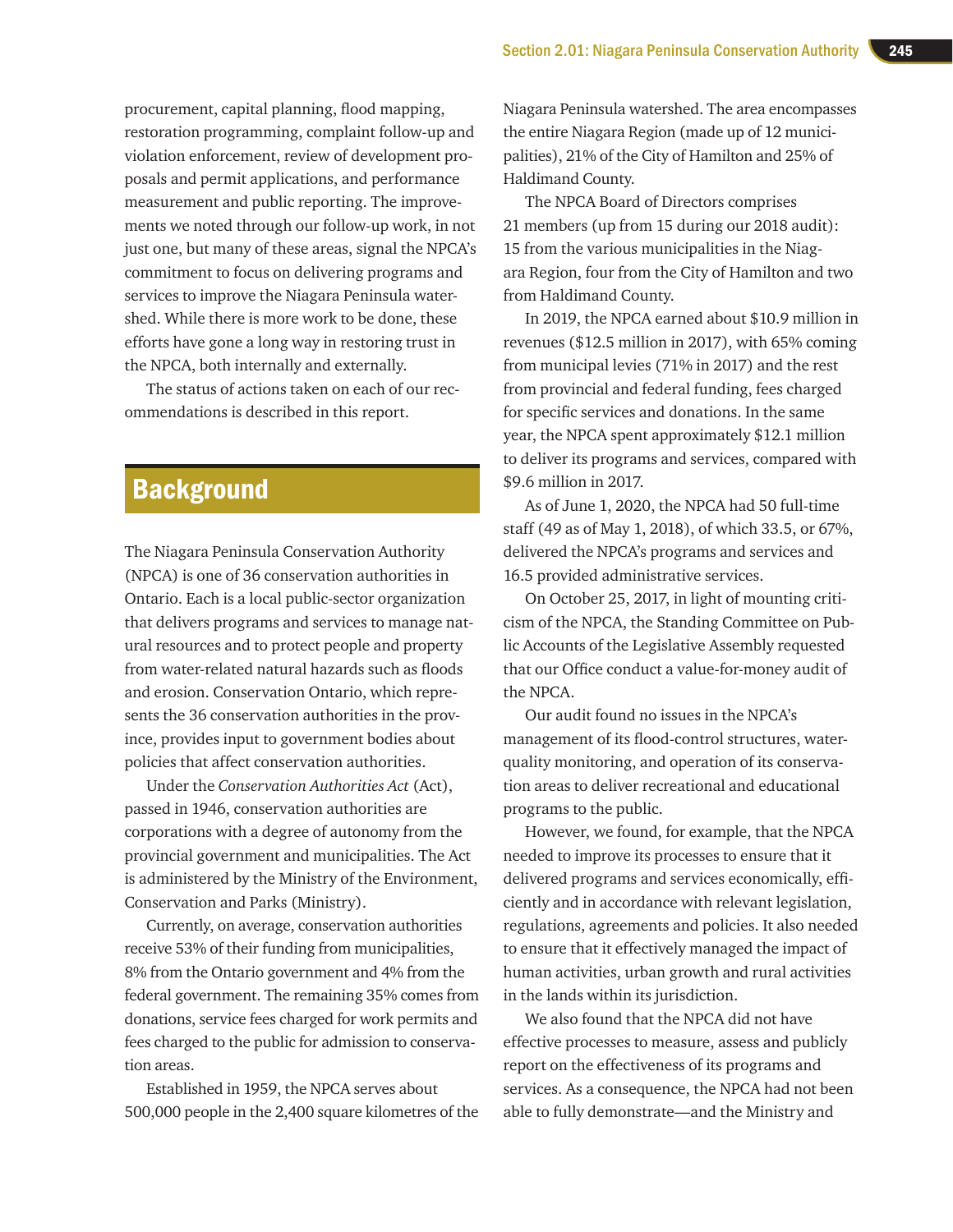municipalities could not fully assess—how well the NPCA was fulfilling its legislative mandate.

Our audit found that the governance structure established in the Act and weaknesses in the NPCA Board's oversight were two of the key contributors to the problems at the NPCA that were the subject of concerns and criticism. Conservation authorities are governed by boards of directors whose members are appointed by the municipalities that partially fund the conservation authorities. However, we found that municipal priorities and interests sometimes conflict with those of conservation authorities. The Act authorizes board members to "vote and generally act on behalf of their respective municipalities," which puts board members in a difficult position when a conflict arises.

Our 2018 audit noted that the dependence on municipal funding may also present challenges for conservation authorities and their boards to make decisions independently of municipal pressures. This is especially problematic when board members are also elected mayors and councillors whose municipal priorities include facilitating economic development in their municipalities.

In the period following our audit and up until our follow-up, the Chief Administrative Officer position was held by four different individuals in an interim or permanent role. The current CAO was hired in January 2020 in a permanent capacity.

### Status of Actions Taken on Recommendations

We conducted assurance work between April 1, 2020 and July 21, 2020. We obtained written representation from the Ministry of the Environment, Conservation and Parks (Ministry) as well as the Niagara Peninsula Conservation Authority (NPCA) that, effective October 16, 2020, they have provided us with a complete update of the status of the recommendations we made in the original Special Report audit two years ago.

### Board Not Sufficiently Objective for Independent Oversight

### Recommendation 1

*To ensure effective oversight of conservation authorities' activities through boards of directors, we recommend that the Ministry of the Environment, Conservation and Parks clarify board members' accountability to the conservation authority.* Status: In the process of being implemented by summer 2021.

#### **Details**

Our 2018 audit found that, contrary to governance best practices, members of the NPCA Board of Directors acted primarily on behalf of their municipality when making NPCA Board decisions. We highlighted instances where Board members—both elected officials and citizen appointees—had difficulties balancing their competing municipal and NPCA interests and responsibilities, compromising their ability to make objective decisions in the NPCA's best interest.

In our follow-up, we found that the *More Homes, More Choice Act, 2019* (Bill 108) amended the *Conservation Authorities Act* to require Board members to "act honestly and in good faith with a view to furthering the objects of the authority." Bill 108 received royal assent in June 2019, but was not yet proclaimed at the time of our follow-up.

Subsequent to passing Bill 108, Ministry staff consulted with representatives from each of the 36 conservation authorities and stakeholder groups from October 2019 to February 2020. During these consultations, Ministry staff asked for feedback on how oversight of conservation authorities could be improved. In March 2020, the Ministry launched an online survey asking the public about aspects of conservation authorities' functions, including oversight of their operations. The consultations and survey are part of the Ministry's review of the *Conservation Authorities Act* that aims to improve overall governance, oversight and accountability of conservation authorities. At the time of our followup, the Ministry was reviewing the 2,380 survey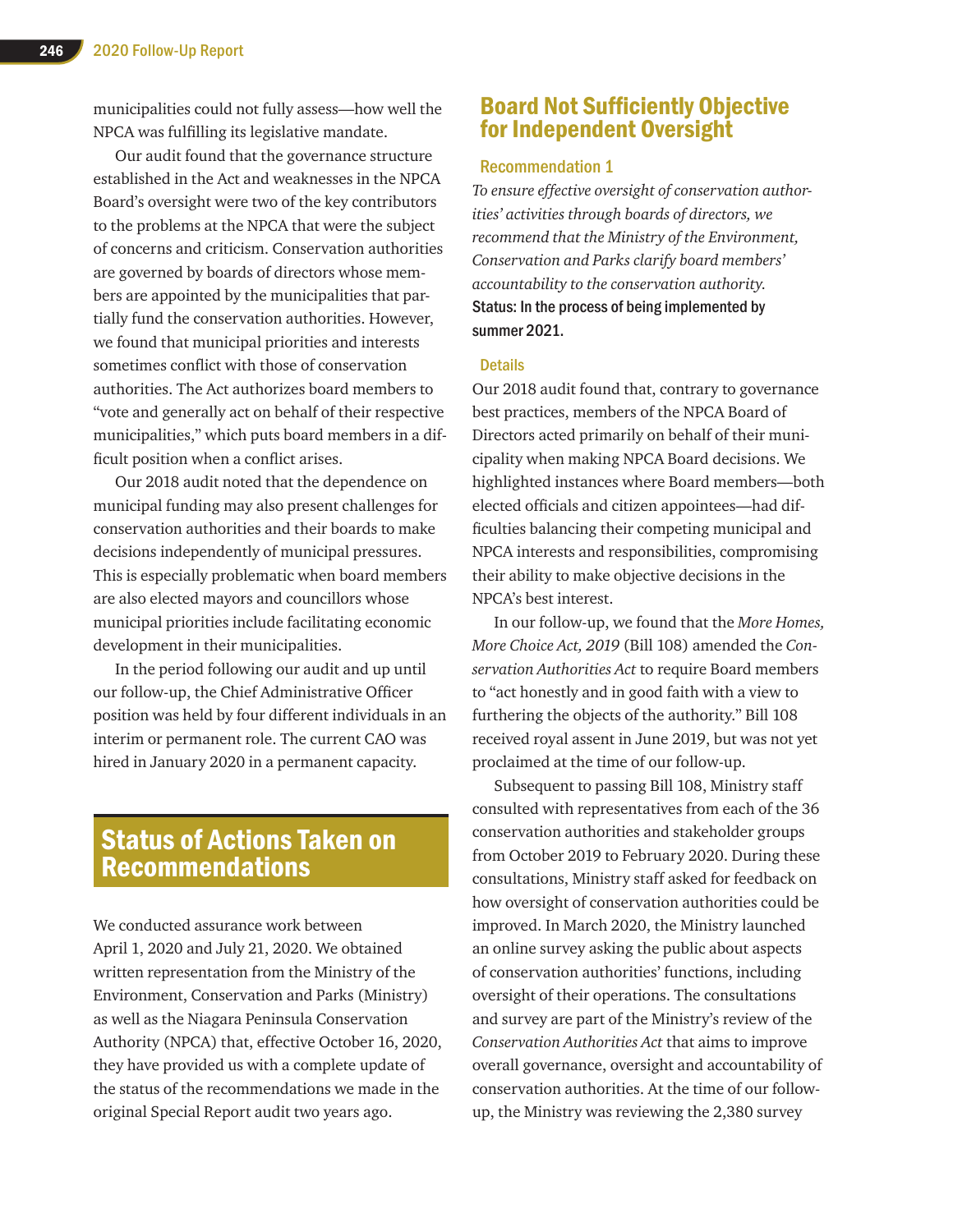responses and feedback from the consultations it held, along with the relevant recommendations from our 2018 audit. The Ministry estimates it will complete its review of the *Conservation Authorities Act* by summer 2021.

### Recommendation 2

*To ensure that the Niagara Peninsula Conservation Authority (NPCA) Board of Directors has the necessary independence and objectivity to oversee the NPCA's activities effectively, we recommend that the NPCA Board:*

• *adhere to its Code of Conduct, which states that Board members are to refrain from unduly influencing staff, being respectful of staff's responsibility to use their professional expertise and corporate perspective to perform their duties;* Status: Little or no progress.

### **Details**

Our 2018 audit found that NPCA Board members were involved in NPCA staff's evaluation of proposed development projects and landowner applications to build in or close to wetlands and flood- and erosionprone lands. These proposals and applications are referred to as development proposals and work permit applications in this report.

We identified Board member involvement in about 10% of the sample of development proposals and work permit applications between 2016 and 2018 that we reviewed. The cases we found had the potential to affect people, property and the environment on a large scale. We also found Board member involvement in 14 additional development projects through our review of Board members' correspondence with staff between January 2012 and March 2018. The nature and extent of Board member involvement in those cases ranged from asking for information and updates about a proposal, to attending meetings between the NPCA and municipal staff, and instructing NPCA staff that the NPCA needed to support a proposal. Board members told us they got involved because they were perceived to be accountable to the taxpayers in their municipality. However, the Board cannot objectively fulfill its oversight role when members are involved in dayto-day operations.

In our follow-up, we asked all NPCA staff who review development proposals and work permit applications whether they continued to be contacted by Board members about particular applications. Staff told us that they had been contacted by Board members about a total of 24 properties. We reviewed Board members' correspondence with staff for all 24 development projects and found that Board member involvement ranged from asking for information and updates about an application to providing suggestions to NPCA staff on addressing a potential violation. NPCA senior management told us that Board members either contact the Chief Administrative Officer (CAO) or copy the CAO when emailing staff with general inquiries. However, we found that in half of the 24 projects, the Board member contacted the staff directly.

In October 2020, the NPCA updated its Board of Directors Code of Conduct to state that Board members are not to use or attempt to use their authority or influence to intimidate, threaten, coerce, or otherwise improperly influence any NPCA employee with the intent of interfering with that employee's duties.

• *update its Code of Conduct to clearly define the circumstances and relationships that could lead to an actual or perceived conflict of interest beyond those defined in the* Municipal Conflict of Interest Act*.* Status: Fully implemented.

### **Details**

Our 2018 audit found that, although the NPCA's Code of Conduct required Board members to avoid conflict of interest with respect to their fiduciary duties, the NPCA Board of Directors had not developed any guidance on how to identify circumstances and/or relationships that could lead to a potential or perceived conflict of interest and how to manage them. It was up to the individual Board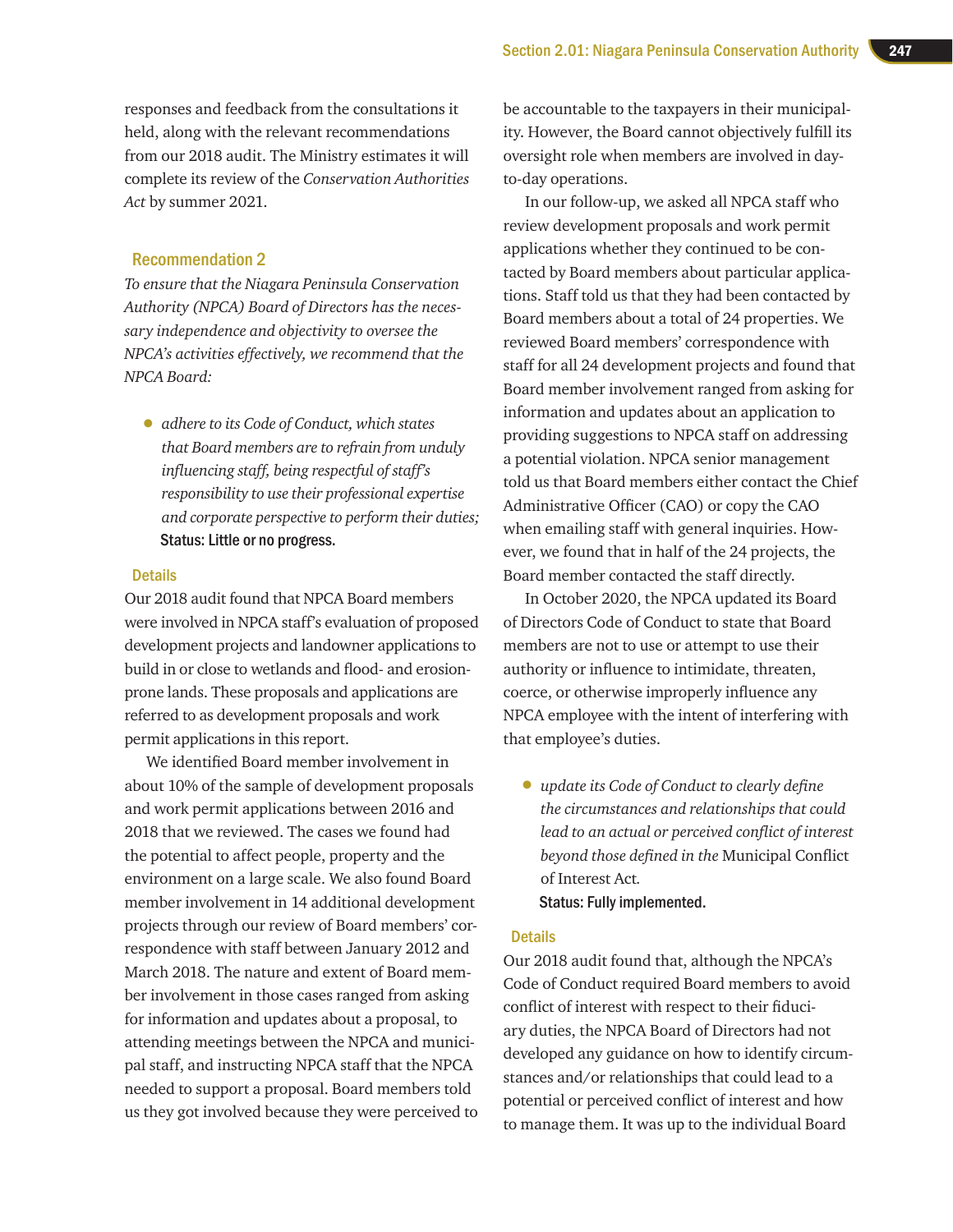members to recognize and declare whether or not, in their opinion, they were in a conflict.

In our follow-up, we found that the NPCA updated its Board of Directors Code of Conduct in October 2020 to state that members shall not use the influence of office for any purpose other than for the exercise of their official duties and to require members to "declare direct pecuniary interest, conflict of interest or indirect/apparent interest." The Code no longer includes a previous requirement that members "avoid conflict of interest with respect to their fiduciary responsibility," but states that members be cognizant of their position and the trust and influence afforded by such.

The updated Code defines the circumstances that could lead to an actual or perceived conflict of interest—that is, any situation where the member's personal interest interferes, appears to interfere, or could potentially interfere in any way with the interests of the NPCA. The Code also provides examples of instances where members must recuse themselves from any decision-making process in which the member's participation may result in conflict of interest. Such examples include financial interest in the outcome of the decision, and existing or previous association between the member and an interested party.

### Identifying Necessary Skills and Competencies Could Improve Board Effectiveness

### Recommendation 3

*To ensure that members of the Niagara Peninsula Conservation Authority (NPCA) Board of Directors collectively have the skills, experience and training necessary to oversee the NPCA's activities effectively, we recommend that the NPCA Board:*

• *determine the types of skills and experience required on the Board based on the NPCA's mandate, and develop and implement a strategy to address any gaps;* Status: In the process of being implemented by December 2021.

### **Details**

In our 2018 audit, we found that the NPCA Board had not identified the knowledge, skills and diversity it needed to oversee the NPCA's activities effectively. Board members relied on the NPCA staff's expertise if the Board did not have expertise in particular areas. However, relying on staff's expertise may not be sufficient given the Board's oversight role.

Our follow-up found that, in October 2020, the NPCA Board approved guidance in terms of competencies and skills that are essential in Board members to help them perform the Board's functions, understand conservation authorities' functions and address issues faced by the NPCA. Examples include professional or volunteer experience in the areas of board governance, business management, finances, legal, human resources and public relations, as well as specialized environmental knowledge in the areas of legislation, environmental policies and watershed planning.

The NPCA Board planned to use the guidance to evaluate its collective skill set and identify any gaps following its November 2020 Governance Committee meeting. The NPCA will then use the results of this evaluation to develop and implement a strategy to address identified gaps by December 2021.

• *work with the NPCA's funding municipalities to ensure that their Board appointment processes consider skills and experience requirements;* Status: In the process of being implemented by December 2021.

#### **Details**

At the time of our 2018 audit, the municipalities in the NPCA's jurisdiction did not appoint their NPCA Board members based on skills or competencies. In the Niagara Region and Haldimand County, NPCA Board appointments were generally first offered to elected officials such as mayors and councillors. In the City of Hamilton, citizens could apply and be selected for the appointment.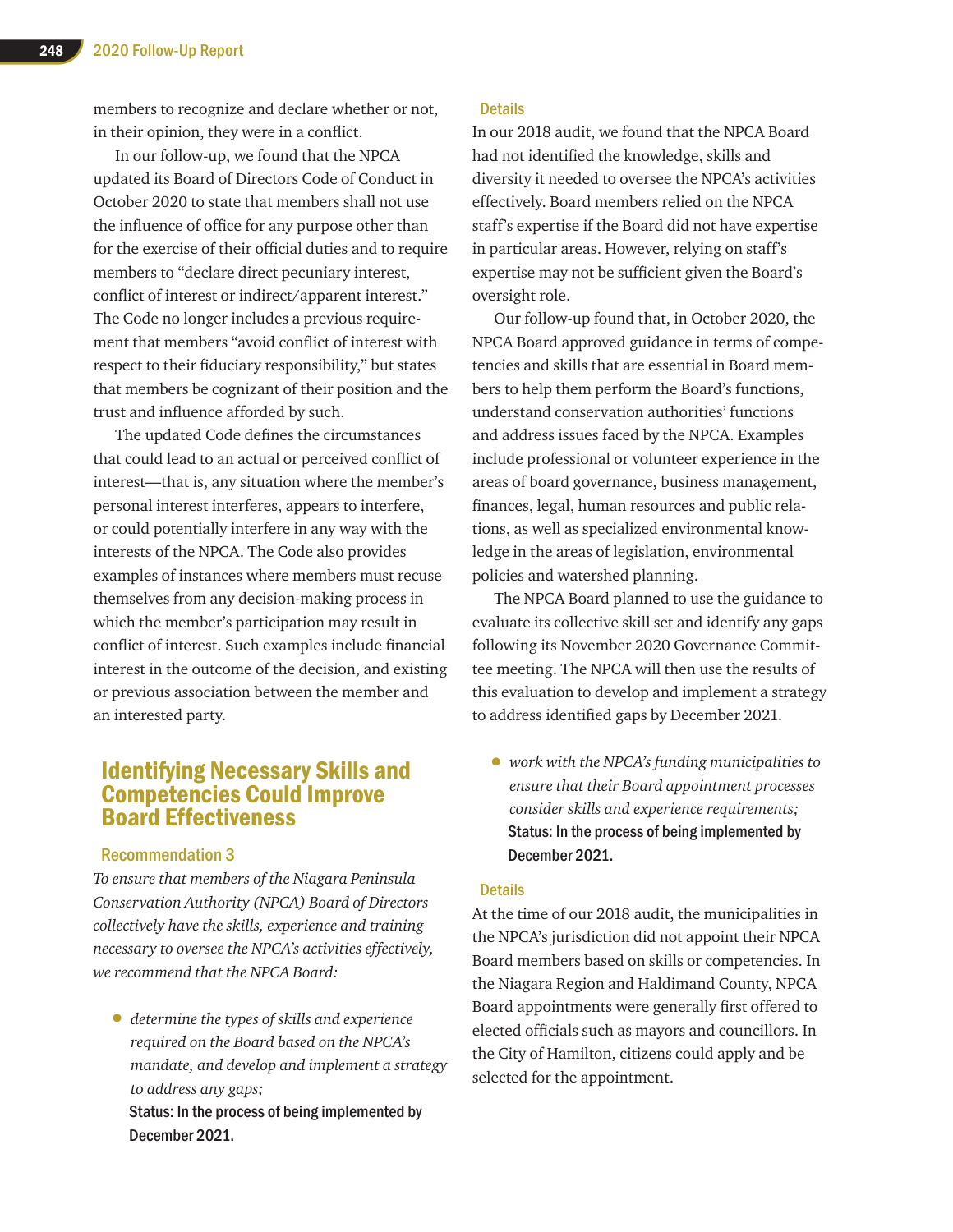In our follow-up, we found that citizens in all three municipalities can now apply and be selected for appointment to the NPCA Board. However, all three municipalities' current appointment processes are the same as they were during our 2018 audit, meaning that they still do not consider the skills and experience of each potential appointee.

In March 2019, the Niagara Regional Council—which appoints 15 of the 21 members of the NPCA Board—requested that the NPCA provide recommendations regarding Board composition, qualifications and the appointment process. Neither the City of Hamilton—which appoints four members—nor Haldimand County—which appoints two members—made similar requests. In June 2019, the NPCA CAO met with representatives from the Niagara Region to present an early draft of the skills guidance described in the first action item of **Recommendation 3**. The NPCA, however, did not provide specific advice on Board composition, qualifications and appointment processes, stating that each municipality would approve the process that best suits it.

In November 2020, the NPCA planned to provide all three municipalities with recommendations regarding composition, qualifications and appointment processes for consideration for the next round of NPCA Board appointments in 2022. The NPCA also planned to meet with representatives from Hamilton and Haldimand County in 2021, in advance of the 2022 NPCA Board appointments.

• *assess the current role of its advisory committee to determine whether it is sufficient in fulfilling any gaps in Board skills and competencies, and revise as necessary;*

### Status: Little or no progress.

### **Details**

Our 2018 audit noted that, in 2014, the NPCA formed an advisory committee—made up of representatives from the agriculture, development, business, land-use planning, conservation, and Indigenous communities—to provide advice to the

Board. While this was an important step toward obtaining perspectives of the NPCA's stakeholders, the Board had not assessed whether the committee's role was sufficient to fulfill any gaps in skills and competencies.

In our follow-up, the NPCA told us that it amended the terms of reference for its advisory committee. However, our review of the revised terms found that the amendments were largely administrative—dealing with the number of representatives for each sector. The current committee has the same representation as in 2018 with two additional representatives who are members of the general public. The NPCA has not assessed the role of its advisory committee to determine whether it is sufficient in fulfilling any gaps in Board skills and competencies.

• *identify initial and ongoing Board governance training needs.* Status: Fully implemented.

#### **Details**

Our 2018 audit found that the NPCA Board had not received board governance training to help its members understand the scope and limitations of their oversight role. Most Board members told us that they had little or no experience being on a board when they first joined the NPCA Board.

In our follow-up, we found that, in July 2019, the NPCA Board identified initial and ongoing training needs in the following areas:

- effective board governance, board team development and legal duties of members;
- the *Conservation Authorities Act* and the NPCA's legal mandate and jurisdiction;
- the NPCA's administrative bylaws, Code of Conduct and conflict of interest; and
- budgeting process and strategic planning.

The COVID-19 pandemic has delayed training that was planned in early 2020. In June 2020, the Board directed NPCA staff to prioritize training related to the NPCA's administrative bylaws, conflict of interest, Code of Conduct, floodplain mapping, and the Niagara Peninsula Conservation Foundation for the remainder of 2020 and into 2021.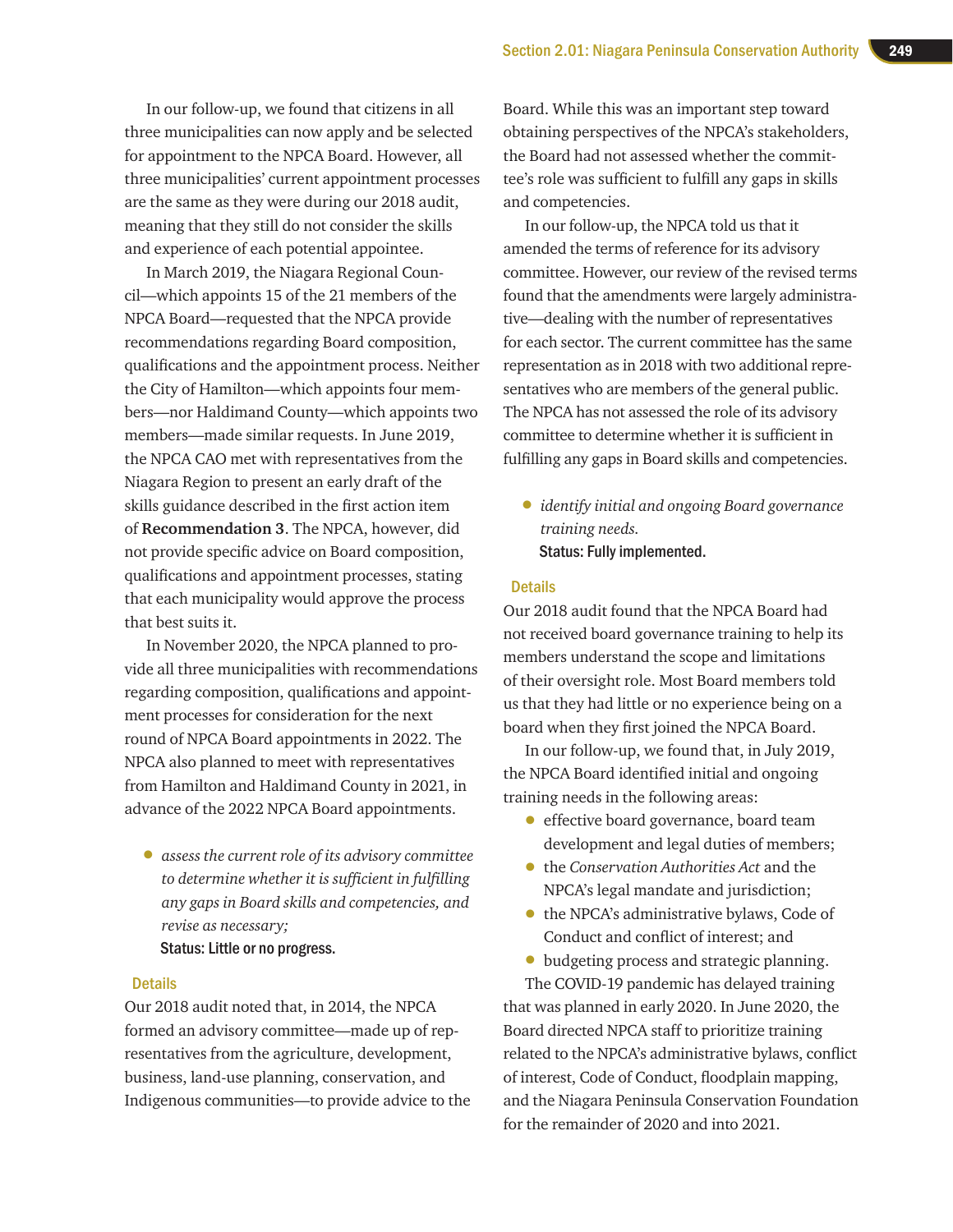### Recommendation 4

*We recommend that the Ministry of the Environment, Conservation and Parks:*

- *make a recommendation to the Executive Council of Ontario to proclaim Section 40 of the*  Conservation Authorities Act*;*
- *once Section 40 is proclaimed, make a regulation prescribing requirements for board composition that result in board members having the independence and objectivity they need to fulfill their oversight responsibilities;* Status: In the process of being implemented by

summer 2021.

### **Details**

In our 2018 audit, we found that the *Conservation Authorities Act* (Act) did not impose any requirement regarding conservation board composition and member qualifications beyond prescribing the number of members that each funding municipality can appoint. But we also noted that 2017 amendments to Section 40 of the Act, if proclaimed, would give the province powers to impose additional requirements regarding board composition.

Our follow-up found that the *More Homes, More Choice Act, 2019* (Bill 108), described in **Recommendation 1**, repealed the 2017 amendments to Section 40. However, the Bill did not remove the amendment that would give the province powers to impose requirements regarding board composition. At the time of our follow-up, the Bill had not been proclaimed. The Ministry told us that all legislative and regulatory recommendations in our 2018 audit will be addressed when it completes its review of the *Conservation Authorities Act*, described in **Recommendation 1**, by summer 2021. The review includes consulting with stakeholders, including municipal representatives, regarding who ought to be on conservation authority boards.

• *work with Conservation Ontario and conservation authorities to determine whether governance training should be developed and delivered*  *province-wide for board members of conservation authorities.* Status: Little or no progress.

#### **Details**

Our 2018 audit found that the NPCA Board did not have board governance training to help its members understand the scope and limitations of their oversight role. Most Board members told us that they had little or no experience serving on a board when they first joined the NPCA Board.

Our follow-up found that the NPCA Board members are in the process of receiving board governance training by early 2021, as described in the fourth action item of **Recommendation 3**. However, Ministry staff told us that they have not met with Conservation Ontario to discuss provincewide governance training for Board members of conservation authorities, but that it will do so as part of its review of the *Conservation Authorities Act* (described in **Recommendation 1**).

### Board Does Not Assess CAO or Board's Performance

### Recommendation 5

*To ensure that the Niagara Peninsula Conservation Authority (NPCA) Board of Directors collectively has all the information it needs to effectively oversee the NPCA and improve its oversight when needed, we recommend that the NPCA Board:*

• *regularly evaluate the performance of the NPCA's Chief Administrative Officer, as required by its policies;* Status: Fully implemented.

#### **Details**

In our 2018 audit, we found that the last formal evaluation of the NPCA's Chief Administrative Officer (CAO) was completed in 2001. From 2001 to 2018, the NPCA had four different CAOs, none of whom had undergone a performance evaluation. NPCA policies required that the Board regularly evaluate the CAO's performance against the NPCA's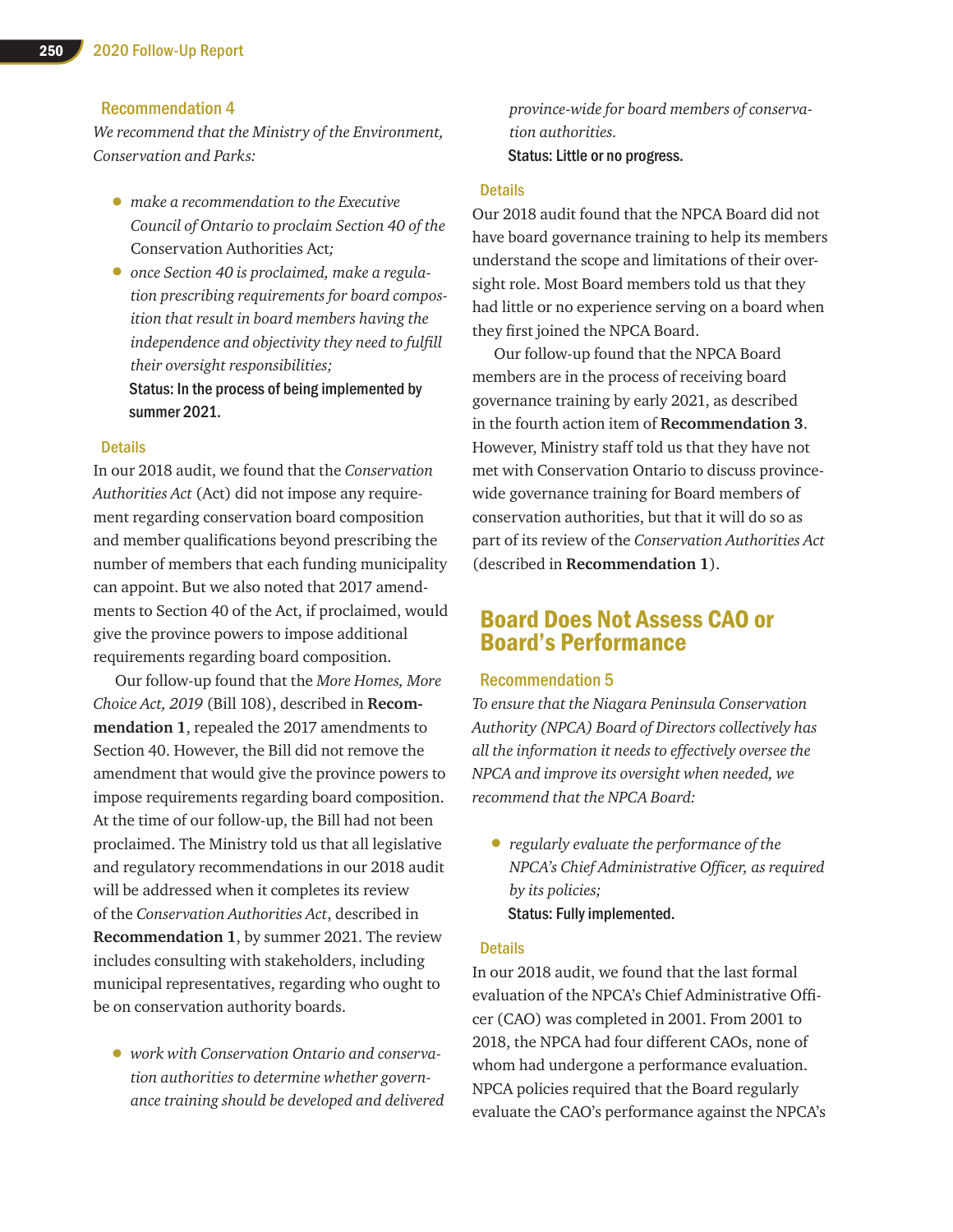strategic plan and the financial and human resources goals of the organization.

In our follow-up, we found that the NPCA Board evaluated the performance of its interim CAO in August 2019, at the end of her initial fivemonth term. The interim CAO's term was then extended until December 2019 while the Board searched for a permanent CAO. The NPCA's new CAO began in January 2020. In March 2020, goals and priorities were established against which to evaluate the CAO's performance. In July 2020, the NPCA Board offered the new CAO a permanent tenure with the NPCA based on the Board's evaluation of her performance.

• *develop performance indicators to facilitate the Board's evaluation of its oversight processes and activities;* Status: Fully implemented.

### **Details**

Our 2018 audit found that the NPCA Board had not established goals and performance indicators to evaluate its performance. Many Board members told us that since they were elected officials, their constituents could assess their performance on the NPCA's Board through municipal elections. However, this raised questions as to whether constituents were evaluating Board members' performance based on whether their decisions were made in the interest of the municipality or of the NPCA. Evaluation through election may also not be as timely as regular and formal board evaluations in identifying areas where improvements are needed.

In our follow-up, we found that in July 2019, the NPCA Board approved criteria to help the Board assess its performance and its members' individual performance. The Board will be evaluated on how well it, for example, understands and furthers the NPCA's mission and its fiduciary responsibility; assesses and plans for the NPCA's short- and long-term needs; monitors programs and services based on adequate and objective information; fosters open and effective relationships with NPCA staff, funding municipalities and members of the public; maintains positive Board dynamics; and commits to continuous development. The individual assessments evaluate whether a Board member has a good general understanding of the organization; has devoted the necessary time and energy to fulfilling his or her commitments; has maintained productive working relationships with other members; has competently dealt with issues presented to the Board; and has actively participated in Board meetings.

• *regularly evaluate both its collective performance and the performance of individual Board members.* Status: In the process of being implemented by March 2021.

### **Details**

Our 2018 audit found that there was no formal process in place for the Board to self-evaluate its performance, as discussed in the action item above. Although neither the *Conservation Authorities Act* nor NPCA Board policies required a formal evaluation process, leading governance practices suggest that boards should periodically monitor and assess their performance. We noted that doing so could help Board members identify when, for example, their decisions were made in the interest of their municipalities and perhaps not the NPCA.

In our follow-up, as discussed in the action item above, we found that the Board had developed criteria for evaluating its collective performance and evaluating individual members. The evaluations were to begin in November 2019 after the new Board was established. However, in October 2019, the interim NPCA Board voted to defer the Board evaluation for one year unless decided otherwise by the incoming CAO, who subsequently was hired effective January 2020. The deferral was to allow NPCA staff to research the assessment processes used by other conservation authorities. In October 2020, the Governance Committee approved the Board evaluation process recommended by NPCA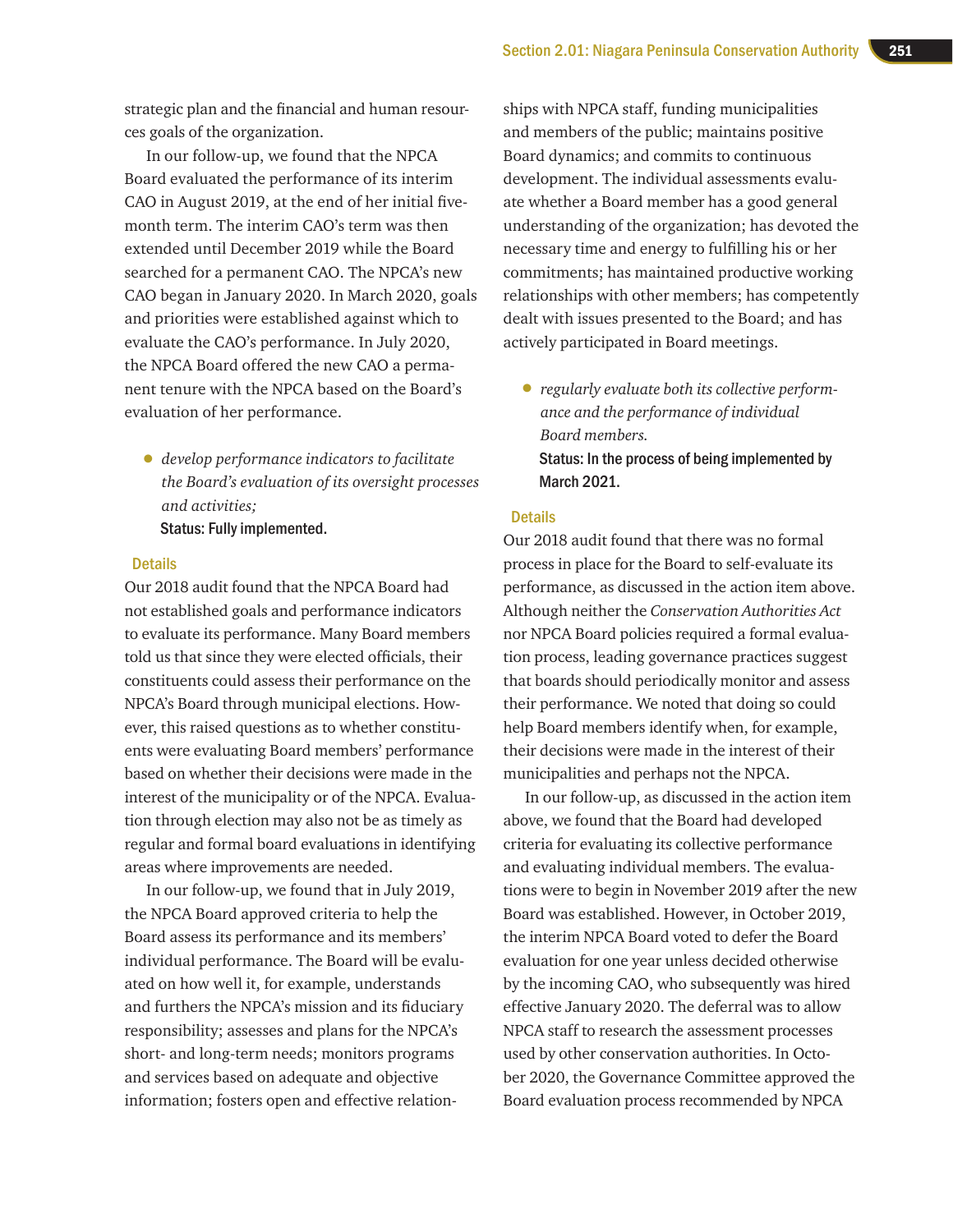staff, which calls for an evaluation to be conducted in the first and last year of the members' term of appointments. Annual evaluation may be carried out at the discretion of the Chair of the NPCA Board. The current Board will conduct an evaluation in March 2021—the last year of its term.

### More Clarity Needed Around Board Activities Eligible for Per Diem Payments

### Recommendation 6

*To ensure that per diem payments to Board members are reasonable and transparent, we recommend that the Niagara Peninsula Conservation Authority:*

- *clarify its Board policies to specify the meetings and other functions for which Board members may receive per diem payments in the future; and*
- *continue to publish information on actual Board per diems and other expenses annually online.* Status: Fully implemented.

### Details

In our 2018 audit, we found that per diem payments to NPCA Board members increased from \$7,900 in 2010 to \$47,700 in 2017. The total number of meetings claimed by NPCA Board members increased 422% from 121 in 2010 to 632 in 2017, which is equivalent to 42 meetings for each Board member in 2017. The NPCA's Board policies at the time of our audit stated that Board members may receive per diem payments for attending Board meetings, standing committee meetings, and "other business functions as may be from time to time requested by the Chair, through the CAO." The policies did not specify what "other business functions" may include.

In our follow-up, we found that, in June 2020, the NPCA Board approved the revised Board policies stating that per diems are to be paid no more than once per day. In addition, the revised policies clarify "other business functions" to include:

• attendance at municipal council meetings to present on behalf of the NPCA;

- attendance at meetings of working groups or committees when appointed as an official representative of the NPCA;
- attendance at workshops, conferences or tours hosted by the NPCA or Conservation Ontario; and
- other business as approved by the Chair and CAO.

Our follow-up also found that the NPCA has continued to publish quarterly and annual Board per diems and other expenses on its website. In 2019, the NPCA Board claimed a total of 472 meetings totalling \$24,900 in per diems. This is equivalent to 16 meetings for each member in 2019, compared with 42 in 2017.

### Identifying Flood-Prone Areas

### Recommendation 7

*To ensure that the Niagara Peninsula Conservation Authority (NPCA) has complete and up-to-date information about flood risks within its watershed, we recommend that the NPCA:*

- *assess the risk to communities around the unmapped watercourses;*
- *determine the time and cost for completing the updating floodplain maps; and*
- *schedule this work, based on its risk assessment and for the watercourses for which the Ministry of Natural Resources and Forestry recommends floodplain maps be prepared.* Status: Fully implemented.

### **Details**

In our 2018 audit, we found that the NPCA did not have floodplain maps for 117 or 58% of the 202 watercourses in its watershed. These included 70 watercourses for which the Ministry of Natural Resources and Forestry recommends floodplain maps be prepared because they drain land areas 125 hectares in size or larger. The NPCA had not formally assessed the risk to the communities around the unmapped watercourses, which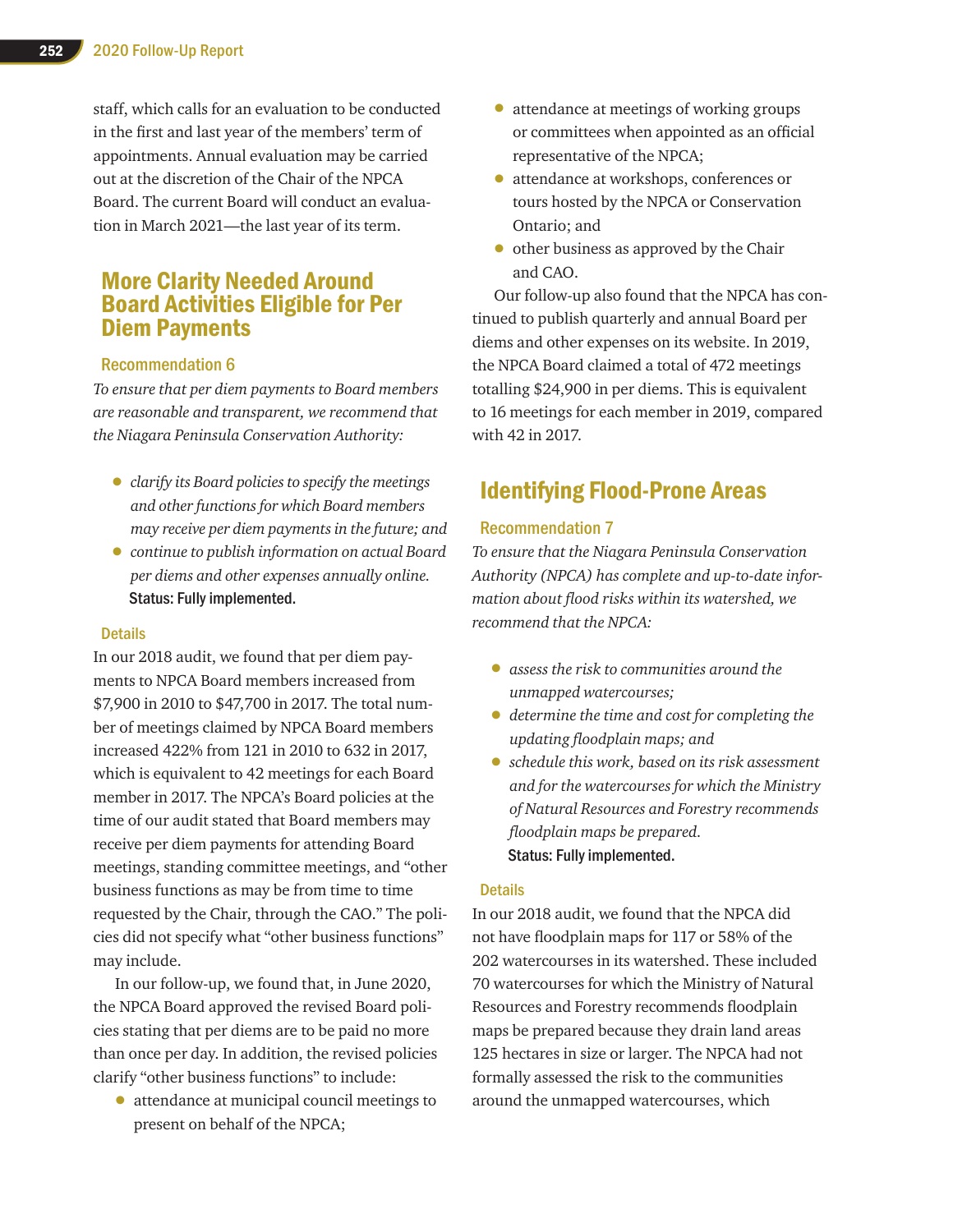included about 14,500 dwellings and commercial buildings. We also noted that the NPCA did not have a plan, nor had it estimated the funding and time necessary, to map the watercourses.

In our follow-up, we found that in August 2019, the NPCA developed a workplan that prioritizes floodplain mapping for the watercourses within its jurisdiction based on a number of criteria. These criteria include whether the watercourse flows through an area where there is demonstrated risk to people and property and whether there are current development pressures within the watershed.

The workplan identifies the seven watercourses that the NPCA plans to map by 2025. The NPCA has estimated that the cost to map each of the seven watercourses will range from \$75,000 to \$200,000 and total \$1.075 million. Mapping the seven watercourses would increase the NPCA's flood-mapping coverage to 95% of the watershed. The remaining 5% are minor watercourses located in rural areas or of a size that flooding is not a current concern. The workplan also recommends setting aside \$200,000 each year beginning in 2026 to update floodplain maps that are older than 20 years. The cost estimates in the workplan are based on costs of previous floodplain mapping studies undertaken by the NPCA.

### Recommendation 8

*To ensure that conservation authorities have complete and up-to-date information about the risks within their watershed, we recommend that the Ministry of Natural Resources and Forestry work with Conservation Ontario to:*

- *establish clear responsibility and criteria for developing and updating floodplain maps across the province; and*
- *review current funding levels to conservation authorities to determine how floodplain mapping can be completed in a timely manner.* Status: In the process of being implemented by March 2022.

### **Details**

In our 2018 audit, we noted that conservation authorities rely on floodplain maps to review development proposals and work permit applications to determine where development can occur. However, neither the *Conservation Authorities Act* nor the Ministry of Natural Resources and Forestry (Ministry) required conservation authorities to develop floodplain maps. We also noted that Conservation Ontario had estimated that threequarters of existing floodplain maps in Ontario were outdated and it would cost about \$136 million to update them. However, at the time, conservation authorities received provincial funding only for provincially mandated flood infrastructure maintenance, monitoring and warning programs.

In July 2019, in response to significant spring flooding in various parts of Ontario, the province appointed Doug McNeil—a former deputy minister of Infrastructure and Transportation in Manitoba as a Special Advisor on Flooding to review Ontario's flood mitigation policies and programs.

Consistent with our 2018 audit, in his October 2019 report, the Special Advisor highlighted issues with unclear responsibility for identifying hazardous areas, outdated and contradictory guidelines for flood-risk mapping, and needed funding to complete and update floodplain maps. Among his 66 recommendations, the Special Advisor recommended that the province establish a working group to prepare a multi-year approach to floodplain mapping.

In March 2020, the Ministry released Ontario's Flooding Strategy, in which it commits to establishing a flood-mapping technical team comprising members from various sectors such as municipalities and conservation authorities. The team, which the Ministry plans to establish in fall 2020, will work to clarify roles and responsibilities for flood mapping and explore funding partnerships. The Ministry estimates that the technical team will complete its work by March 2022.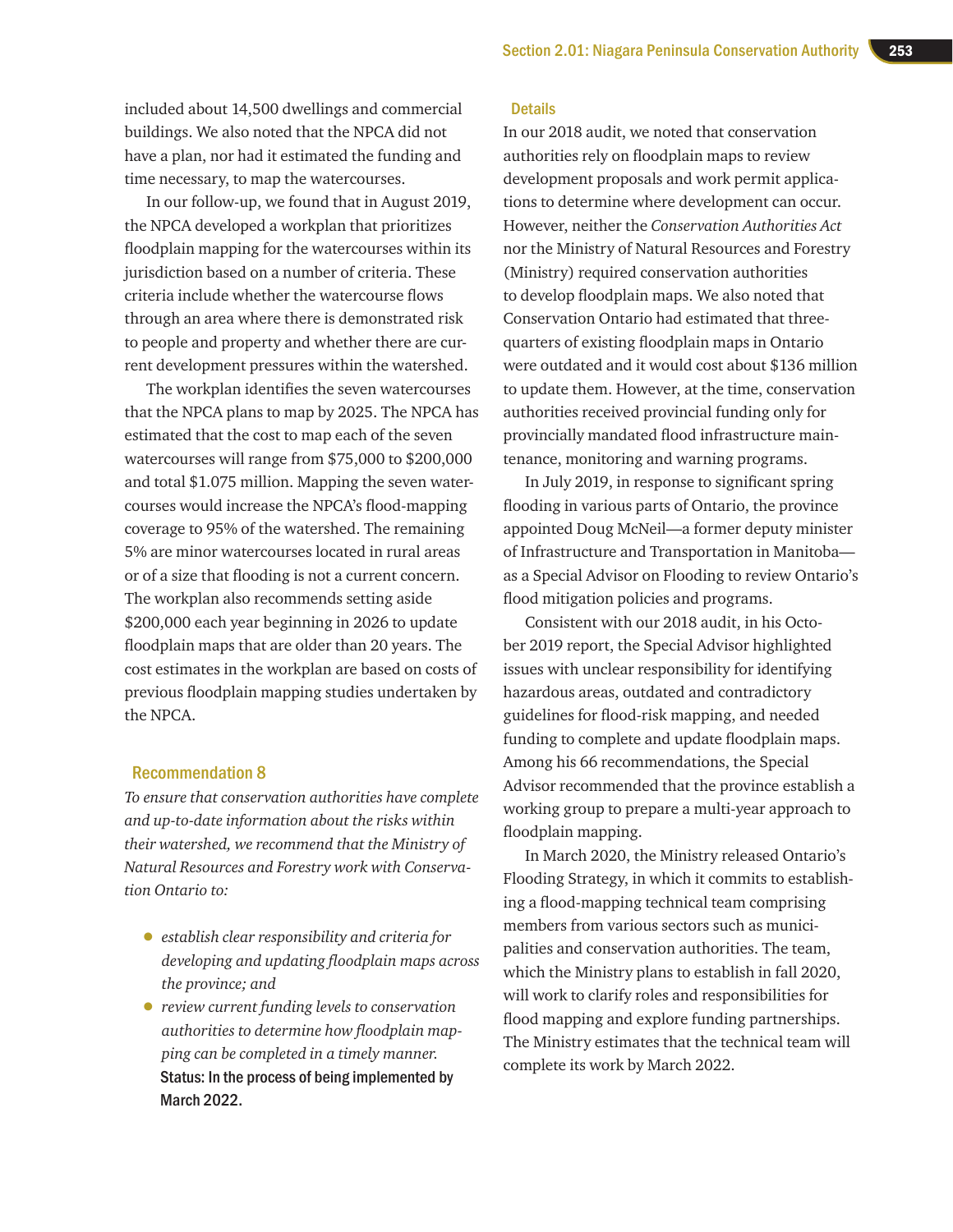### Controlling Development in Flood-Prone Areas and Wetlands

### Recommendation 9

*To ensure that development is directed away from areas of natural hazards where there is an unacceptable risk to public health and safety or of property damage, we recommend that the Niagara Peninsula Conservation Authority (NPCA):*

• *finalize, as soon as possible, its policies for reviewing development proposals and work permit applications;* Status: Fully implemented.

### Details

In our 2018 audit, we found that the NPCA had contradictory policies for reviewing development proposals and work permit applications. Interim directives in 2013 instructed staff to use more flexibility in reviewing development proposals and work permit applications near wetlands and valleys than was allowed in the 2007 Board-approved policies. NPCA senior management told us that staff no longer used the 2013 interim directive, but we also noted that staff were instructed to use the interim directive until the 2007 policies were updated. At the time of our 2018 audit, the updated policies had not been finalized.

In our follow-up, we found that the revised policies for reviewing development proposals and work permit applications were approved by the NPCA Board in September 2018 and came into effect on November 1, 2018, subsequent to the release of our 2018 report.

• *in finalizing such policies, ensure that the criteria for where development is allowed is consistent with Section 3.1 of the Provincial Policy Statement and the* Conservation Authorities Act*.* Status: In the process of being implemented by December 2021.

### **Details**

In our 2018 audit, we reviewed the most recent draft available of the NPCA's proposed policies for reviewing development proposals and work permit applications to determine whether they were consistent with Section 3.1 of the Provincial Policy Statement and the *Conservation Authorities Act* (Act). We found that they incorporated the more permissive policies under the interim directives regarding developments near wetlands and valley lands.

In our follow-up, we reviewed the final revised policies against Section 3.1 of the Provincial Policy Statement and the Act. We found that the new policy regarding development near wetlands is more permissive than both the 2007 policies and the 2013 interim directives, and may be more permissive than the direction set out in the regulation under the Act. For example, the regulation prohibits development in areas where the proposed development could interfere with the wetland's functions, including areas within 120 metres of a provincially significant wetland and 30 metres of other types of wetlands. Exceptions may be made if, in the conservation authority's opinion, the development will not negatively affect the area's ecological and hydrological functions. Under the NPCA's new policies, new development—including subdivisions and major commercial, industrial or institutional uses—may be permitted within 30 metres of a provincially significant wetland if NPCA staff determine that the reduced distance (from 120 metres to 30 metres) is warranted based on the scale, nature and proximity of the proposed development. The policies state that NPCA staff may consider various factors, including the presence of sensitive ecological features, and may require that an environmental impact or similar studies be conducted, but does not describe what steps the NPCA will take to assess and ensure no negative impacts. The NPCA will begin reviewing its current wetland policies in December 2020 to ensure the policies are appropriate, including clearly indicating the requirement for environmental impact studies. The NPCA expects to complete the review by December 2021.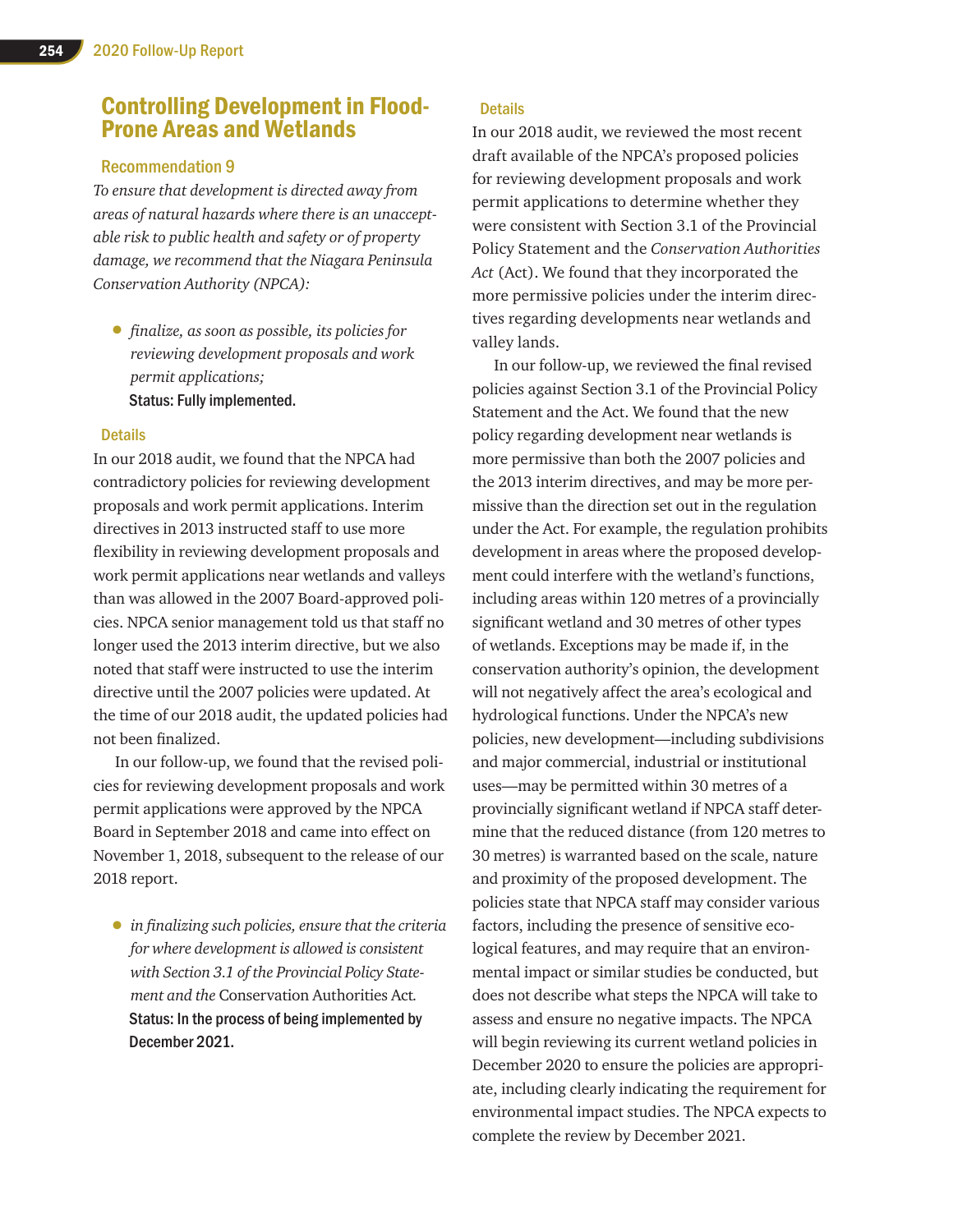### Recommendation 10

*To ensure that staffing decisions are focused on improving the operations of the Niagara Peninsula Conservation Authority (NPCA) to fulfill its legislative mandate and provide effective and efficient services, we recommend that the NPCA:*

- *develop a human resources (HR) plan that identifies current and future HR needs, as they relate to the strategic direction of the NPCA;*
- *in developing such an HR plan, review its staffing mix to determine the appropriate level of administrative and corporate support staff;*
- *base future HR decisions on its HR plan;* Status: In the process of being implemented by December 2020.

#### **Details**

In our 2018 audit, we found that the NPCA underwent four organizational restructurings between 2012 and 2017, under four different CAOs. These restructurings, which did not always appear to be based on the NPCA's needs, had a significant impact on staffing for the review of development proposals and work permit applications. For example, in September 2017, the NPCA laid off five staff involved in reviewing development proposals.

In our follow-up, we found that beginning in March 2019, the interim CAO asked staff to provide comments on, among other things, the staffing complement, including gaps. The CAO received 17 written submissions and had nine individual and group meetings with staff. NPCA senior management identified staffing gaps of one full-time equivalent staff in each of the following areas: enforcement, planning technician, restoration and finance. The assessment of staffing gaps was based on factors such as feedback from staff consultation and current volume of work.

These staffing gaps were identified in the Human Resources (HR) Plan that was presented to the NCPA Board for approval in September 2019. To address the gaps, the NPCA hired additional staff in the enforcement, planning, restoration and finance

departments. The HR Plan also recommends that further analysis regarding future HR needs to be completed after updating the NPCA's Strategic Plan in 2021 and when the Bill 108 amendments regarding mandatory and non-mandatory programs are proclaimed. The priorities identified in the Strategic Plan and Bill 108 amendments will determine where staffing resources will be needed in the future.

The Board approved the short- and mediumterm priorities identified in the HR Plan. The longterm priorities and, therefore, future staffing needs are contingent on, and will be assessed during the development of, the NPCA's Strategic Plan. NPCA senior management told us that the new Strategic Plan will be completed by December 2020 and that future HR decisions will be based on the HR and Strategic Plan.

• *provide information about planned restructuring decisions, including their financial implications, to the NPCA Board prior to implementing such decisions.* Status: Fully implemented.

#### **Details**

Our 2018 audit found that the four organizational restructurings between 2012 and 2017 resulted in a total of \$1.3 million in compensation paid to staff for severance, salary continuance, costs associated with grievances filed at the time of firing and fees for consultants who were hired to assist in the restructuring or firings. These costs did not include legal fees associated with the firings.

In our follow-up, we found that, in April and June 2019, NPCA staff provided reports to the Board about planned restructuring decisions to eliminate and re-allocate certain positions. The reports also included an analysis of the financial implications of the restructurings.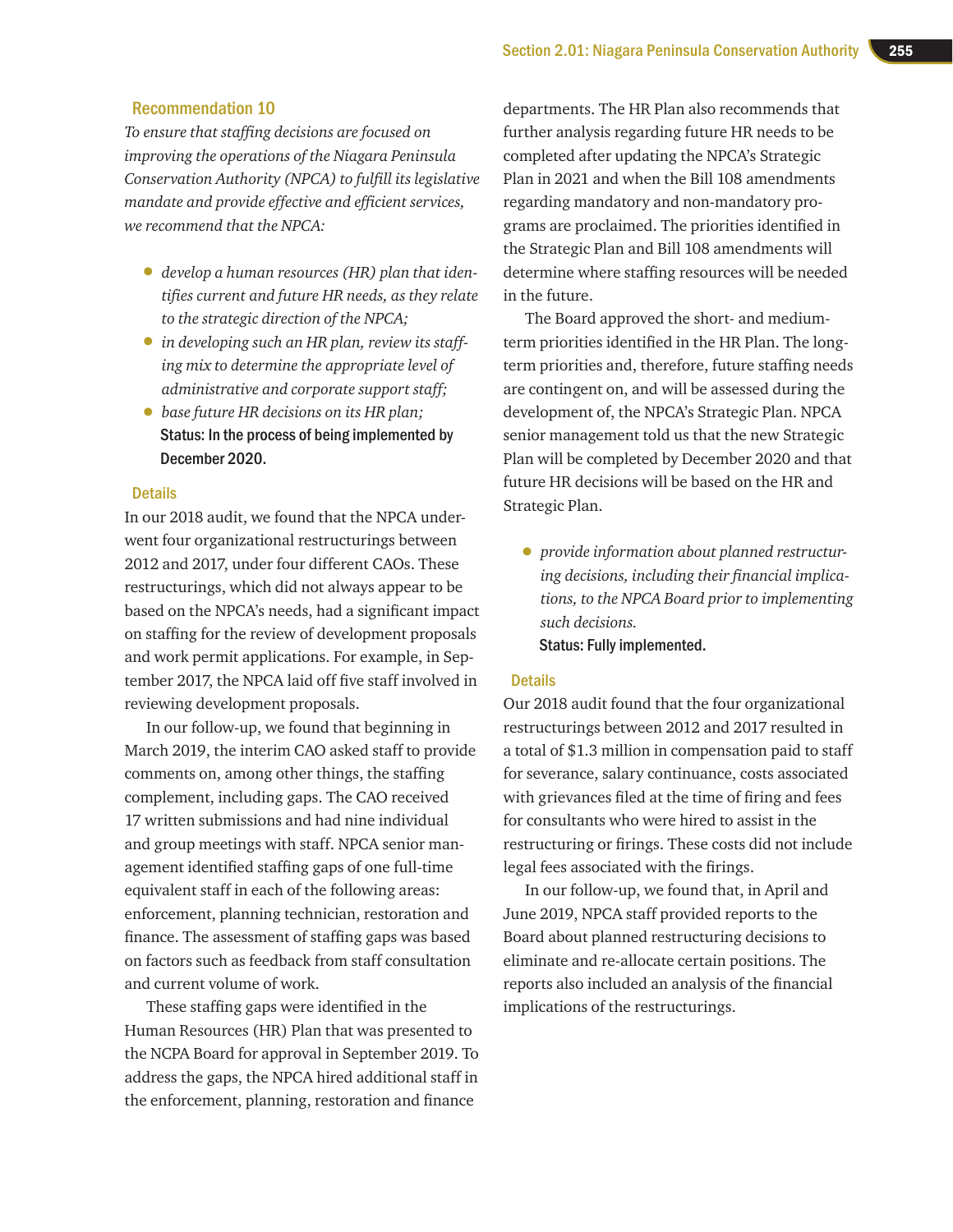### Responding to Public Complaints about Violations of the Conservation Authorities Act

### Recommendation 11

*To ensure that reports of possible and known violations are appropriately addressed in a timely manner, we recommend that the Niagara Peninsula Conservation Authority:*

- *determine the number of enforcement staff necessary to address violations on a timely basis and staff accordingly;*
- *ensure that enforcement staff obtain the necessary training to discharge their responsibilities;* Status: Fully implemented.

### **Details**

In our 2018 audit, we found that the lack of consistent, dedicated enforcement staff contributed to delays in resolving violations of the *Conservation Authorities Act* (Act). Anyone who fills in or destroys wetlands, dumps debris into a watercourse or embankment, or alters a watercourse is in violation of the Act. The NPCA did not have an enforcement officer between September 2016 and April 2017, and again between November 2017 and April 2018. In April 2018, the NPCA re-assigned one of its restoration staff, who had no prior enforcement training or experience, to work on investigating complaints about potential violations of the Act on a part-time basis.

As discussed in **Recommendation 10**, our follow-up found that the NPCA identified a staffing gap of one full-time equivalent staff in its enforcement area. In March 2019, the NPCA hired an enforcement officer to bring its total complement to two full-time enforcement officers. Both officers received the relevant training from Conservation Ontario in March 2019.

• *revise its enforcement policy to provide guidance on the progressive actions enforcement staff should take to address violations taking into consideration the significance of the violations;*

• *revise its enforcement policy to require that enforcement activities be sufficiently documented to ensure that staff adhere to the policy;* Status: Little or no progress.

### **Details**

Our 2018 audit found that, from 2013 to 2017, the NPCA issued 13 Notices of Violation related to 11 identified violations, but nine of the violations were still unresolved in July 2018. This meant that the violation was still ongoing and the NPCA had not yet pursued further enforcement action against the offender. We also found that one-quarter of the public complaints of possible violations during the same period were still open. We also reviewed a sample of enforcement files. In one-third of the complaints, the NCPA closed the files without sufficient documentation to indicate whether the violation had been dealt with and whether the damage or alteration to the environment had been fixed. In addition, two-thirds of the files we reviewed indicated that the enforcement officer visited the site that was the subject of the complaint, but the files did not contain completed inspection or investigation reports.

In our follow-up, the NPCA told us that, once the Bill 108 amendments are proclaimed and the Ministry develops the relevant regulations, it planned to develop NPCA-specific enforcement policies based on the sample policies that Conservation Ontario developed in September 2019. Enforcement officers were scheduled to receive training on these policies in January 2021. Our review of the sample policies noted, however, that they do not provide guidance on, for example, circumstances that would trigger the progressive use of enforcement actions to address violations.

According to the NPCA, it and other conservation authorities can benefit from stronger enforcement tools. In this regard, on October 1, 2020, Conservation Ontario sent a letter to the ministers of the Environment, Conservation and Parks and Natural Resources and Forestry to recommend that the province enact previously passed amendments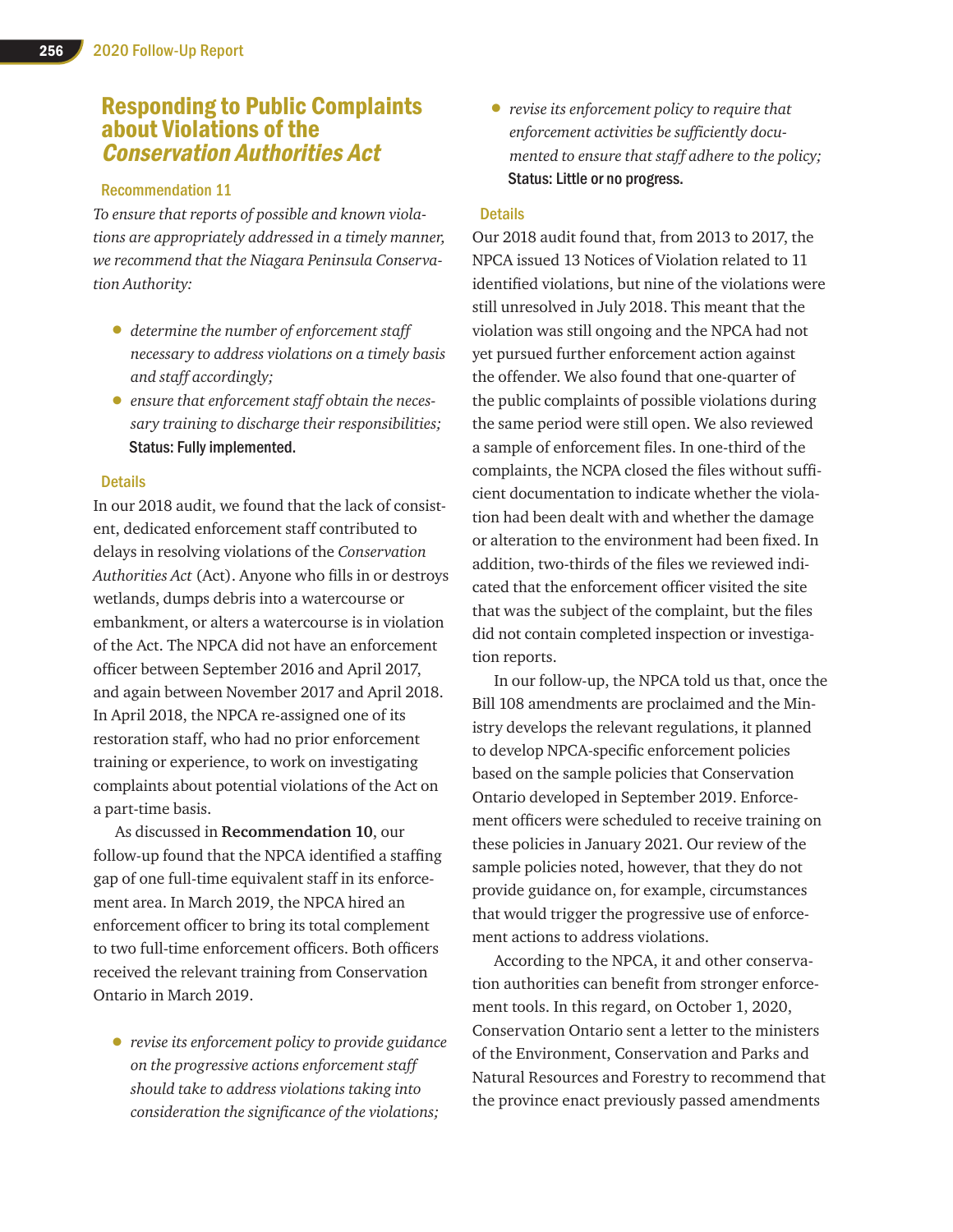to the Conversation Authorities Act that would give conservation authorities stronger enforcement tools. These amendments were part of a number of changes made to the Act in 2017 through Bill 139, *Building Better Communities and Conserving Watersheds Act, 2017*. If enacted, the amendments will authorize enforcement officers to enter lands without a warrant and issue stop orders in specified circumstances.

• *use CityView to track reports of possible violations.* Status: In the process of being implemented by December 2021.

### **Details**

Our 2018 audit found that CityView—the computer application that NPCA staff had been using since 2016 to manage their review of development proposals and work permit applications—had the capability to track enforcement activities. However, the NPCA was not using this feature at the time of our audit.

In our follow-up, we found that NPCA enforcement staff have begun entering minimal data regarding potential violations into CityView. Information on active investigations or legal files to track investigations was not being entered because City-View currently cannot maintain the confidentiality of information regarding the violations. NPCA staff are tracking such information in a secure shared file system. The NPCA will review compliance- and enforcement-specific module options in early 2021 for implementation by December 2021.

### Recommendation 12

*To ensure that the Niagara Peninsula Conservation Authority (NPCA) can proactively identify unlawful activities before they result in risk to people, property and the environment, we recommend that the NPCA:*

• *institute a mandatory reporting mechanism for landowners to notify the NPCA that approved work has been completed in compliance with* 

*the conditions of the permit, and follow up with landowners who fail to report;*

• *develop a risk-based plan to conduct site visits to ensure that landowners have completed the approved work in compliance with the conditions of the permit;*

Status: In the process of being implemented by December 2021.

#### **Details**

In our 2018 audit, we noted that all work permits issued by the NPCA included a condition that the NPCA needs to be notified that approved work has been completed in compliance with the conditions of the permit within two weeks of the applicant completing the work. NPCA staff could not determine how often they received such notification. As a result, NPCA staff had little to no assurance that the work approved by the permit was completed according to the permit's conditions. We also found that in almost all cases of work permits issued with conditions, the NPCA did not conduct site visits to confirm that the landowners were complying with the conditions of the permit. The NPCA issued 938 work permits from 2013 to 2017.

In our follow-up, we found that, beginning in April 2019, work permits issued by the NPCA now include a dedicated email address for landowners to send notifications. The NPCA told us that staff were monitoring the email once a week, but, because of serious resource constraints, did not track notifications to identify and follow up with landowners who fail to report. In addition, during the COVID-19 pandemic, site visits were reduced to only those absolutely necessary. The NPCA told us it recently hired additional planning staff to allow its enforcement officers to conduct such follow-up work.

We also found in our follow-up that, in June 2019, the NPCA Board approved a risk-based plan for inspecting landowners' compliance with the conditions of their work permit. The NPCA told us, however, it was waiting for Conservation Ontario policies to be approved so it can align its enforcement activities, which will include using the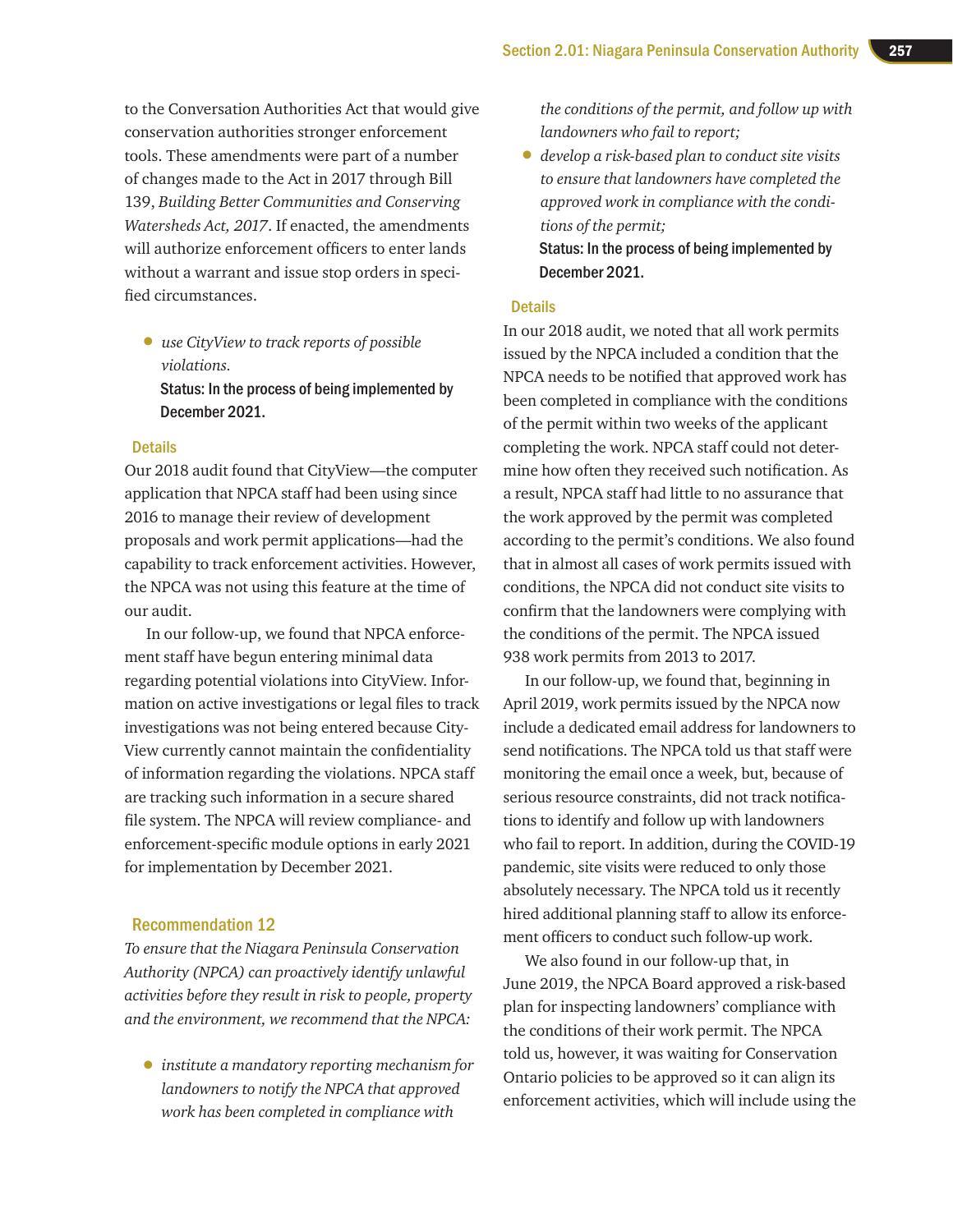plan to prioritize inspections based on the risk that work by landowners poses to people, property and the environment. Such policies will also depend on the results of the province's review of the *Conservation Authorities Act* (discussed in **Recommendation 1**), which will dictate key components of conservation authorities' compliance and enforcement activities.

The NPCA expects to implement its revised enforcement activities by December 2021.

• *update its website to provide information to the public about activities that are prohibited under the* Conservation Authorities Act *and how the public can report suspected violations to the NPCA.*

Status: Fully implemented.

### Details

Our 2018 audit found that the NPCA relied entirely on public complaints to identify individuals engaging in prohibited activities. However, the NPCA did not provide information to the public, for example through its website, about which activities are prohibited under the *Conservation Authorities Act* and how to report such activities to the NPCA.

In our follow-up, we found that the NPCA updated its website to include the areas that are regulated by the NPCA and the types of development activities for which property owners require a permit. The website also now includes information about the NPCA's enforcement responsibilities pertaining to the *Conservation Authorities Act* and a mechanism through which members of the public can inform the NPCA about work that is being done in an area that is or may be regulated by the NPCA.

### Improving Water Quality

#### Recommendation 13

*To ensure that restoration funding is directed toward projects that best achieve the goals of the restoration program, we recommend that the Niagara Peninsula Conservation Authority, regardless of its chosen* 

*program delivery model, develop and implement a strategy to better target areas of the watershed based on water quality monitoring and other information on the health of the watershed.* Status: Fully implemented.

### **Details**

Our 2018 audit found that the NPCA did not establish clear goals for its restoration program, nor did it determine where restoration work was most needed. The NPCA's restoration program—a cost-sharing program in which NPCA staff worked with landowners to, for example, restore wetlands, plant trees and implement agricultural best practices—was a key component of its work to improve water quality. Our review of all restoration projects between 2013 to 2017 showed that restoration grants were not directed toward areas of concern and toward activities that would alleviate the concerns. For example, the NPCA identified in its annual Watershed Report Cards that surface water quality was poor due to contamination from agricultural runoff and sewage discharges. However, projects to control this contamination comprise just 3% of all funded projects and received 10% of total funding. The NPCA suspended its restoration program in July 2017 and engaged an external consultant to review the program.

In our follow-up, we found that in June 2019, the NPCA Board approved guidelines for the new restoration program. The new guidelines and accompanying project evaluation criteria require NPCA staff to consider whether the proposed project is located in areas that have been identified as priority areas for water quality improvement, forest cover and wetland habitat. The NPCA has approved 50 projects since the start of the program based on the new guidelines and evaluation criteria.

### Recommendation 14

*To ensure that funding from Ontario Power Generation (OPG) helps improve the health of the Welland River as agreed to, we recommend that the Niagara Peninsula Conservation Authority (NPCA):*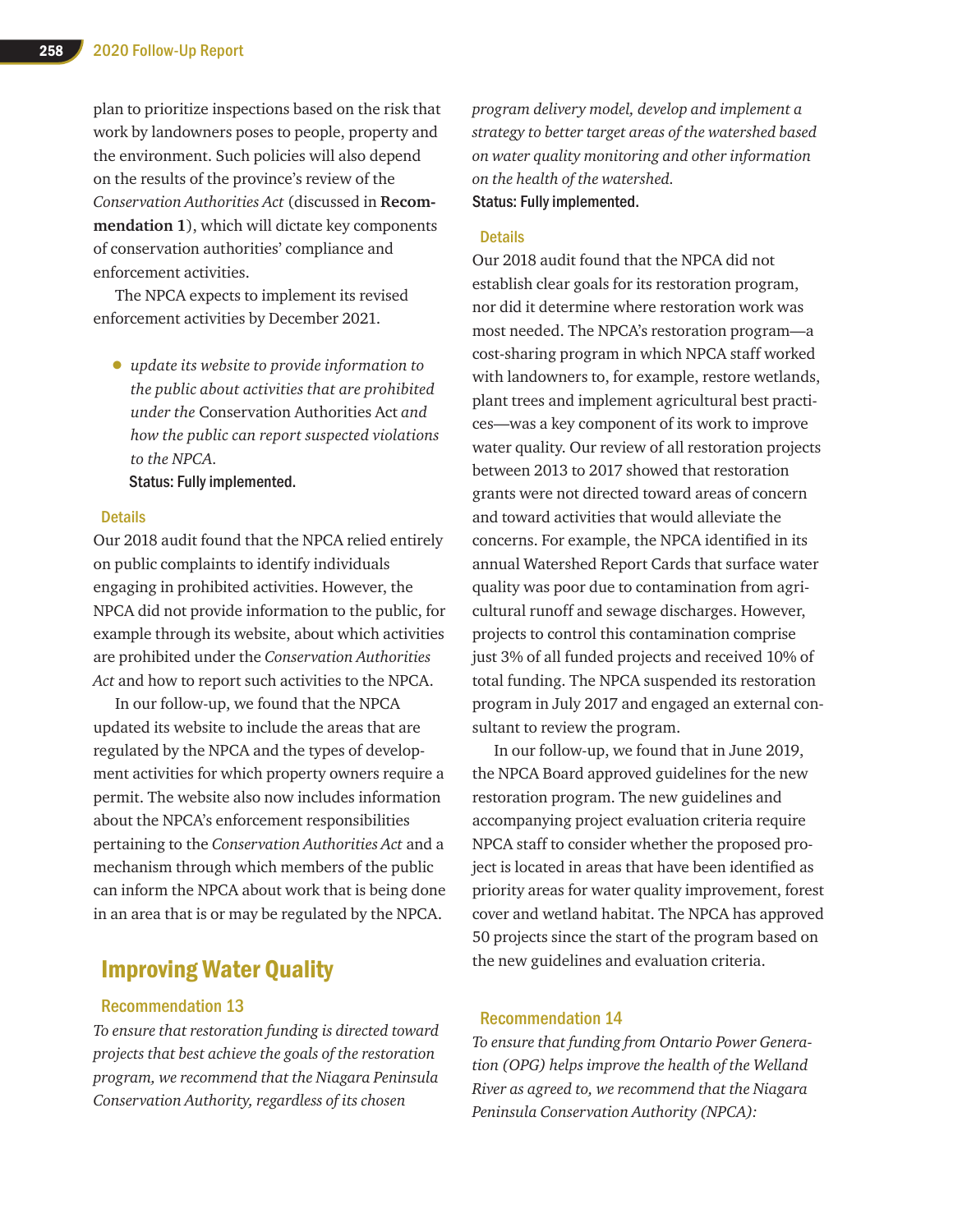- *seek clarification with OPG regarding its expectations for how the remaining funds are to be spent;*
- *revise, as necessary, the formal agreement between the NPCA and OPG to outline such expectations; and*
- *develop and implement a plan that identifies the projects and their locations for which the remaining funds will be spent, ensuring that such projects focus efforts on areas of concern based on the watershed plans that have been developed for the Welland River.*  Status: Fully implemented.

### **Details**

In our 2018 audit, we found that the NPCA had not met key expectations for the \$3 million it received from the Ontario Power Generation (OPG). In 2007, OPG provided the funding to the NPCA for restoration projects—including tree planting and wetland restoration—aimed at reducing any potential impact that OPG's hydroelectric power generation on the Niagara River might have on the Welland River. We found that the NPCA had spent only \$1.45 million of the total funds. The OPG agreement required the NPCA to spend all the funds by 2012.

Our 2018 audit also noted that for 73% of the money the NPCA spent (\$1.06 million), the NPCA could not provide any details on the projects other than their amounts and locations. For the remaining 27% of the money where we had sufficient details (\$390,000), the money was spent on projects that were not eligible for funding under the OPG agreement. The NPCA was also planning to spend about \$460,000 in 2018 on other projects not specifically aimed at improving the health of the Welland River.

In our follow-up, we found that NPCA staff had held quarterly meetings with OPG staff since May 2019. In July 2019, the NPCA and OPG finalized the revised Memorandum of Understanding (MOU), giving the NPCA until June 2027 to spend the remaining funds, which stood at \$1.26 million as of December 31, 2018. The revised

MOU reaffirmed that the funds are to be spent to restore, improve and benefit the Welland River and the Welland River watershed. The revised MOU requires the NPCA to prepare project proposals with detailed budgets for the use of the remaining funds. OPG must review and approve the proposals—to ensure they are consistent with the intent of the MOU—before the NPCA can proceed. In 2019, the NPCA spent \$201,000 on eligible projects as approved by OPG. These projects included the Welland River Floodplain mapping update, as well as survey equipment and software to measure river cross section and water velocity.

### Buying Land for Conservation, Recreation and Education

### Recommendation 15

*To ensure that lands are acquired to help the Niagara Peninsula Conservation Authority (NPCA) fulfill its mandate, we recommend that the NPCA:*

- *review and revise its land acquisition goals both in its latest 2015 plan and in its 100-year plan—for reasonableness and to reflect the NPCA's responsibilities under the natural hazard policies of the Provincial Policy Statement;*
- *improve its current land acquisition criteria to provide clear direction on which lands should be acquired;*
- *prioritize its current land acquisition criteria to reflect the revised goals;*
- *determine the total cost of its land acquisition plan and how it will fund the acquisitions;*
- *develop and implement a plan to achieve its land acquisition goals;*  Status: In the process of being implemented by spring 2021.

### **Details**

Our 2018 audit found that the NPCA's 2015 and 2017 land acquisition plans, which identified its goals for future land acquisitions, provided less direction than its 2007 land acquisition strategy. The 2015 plan contained six criteria that were framed in question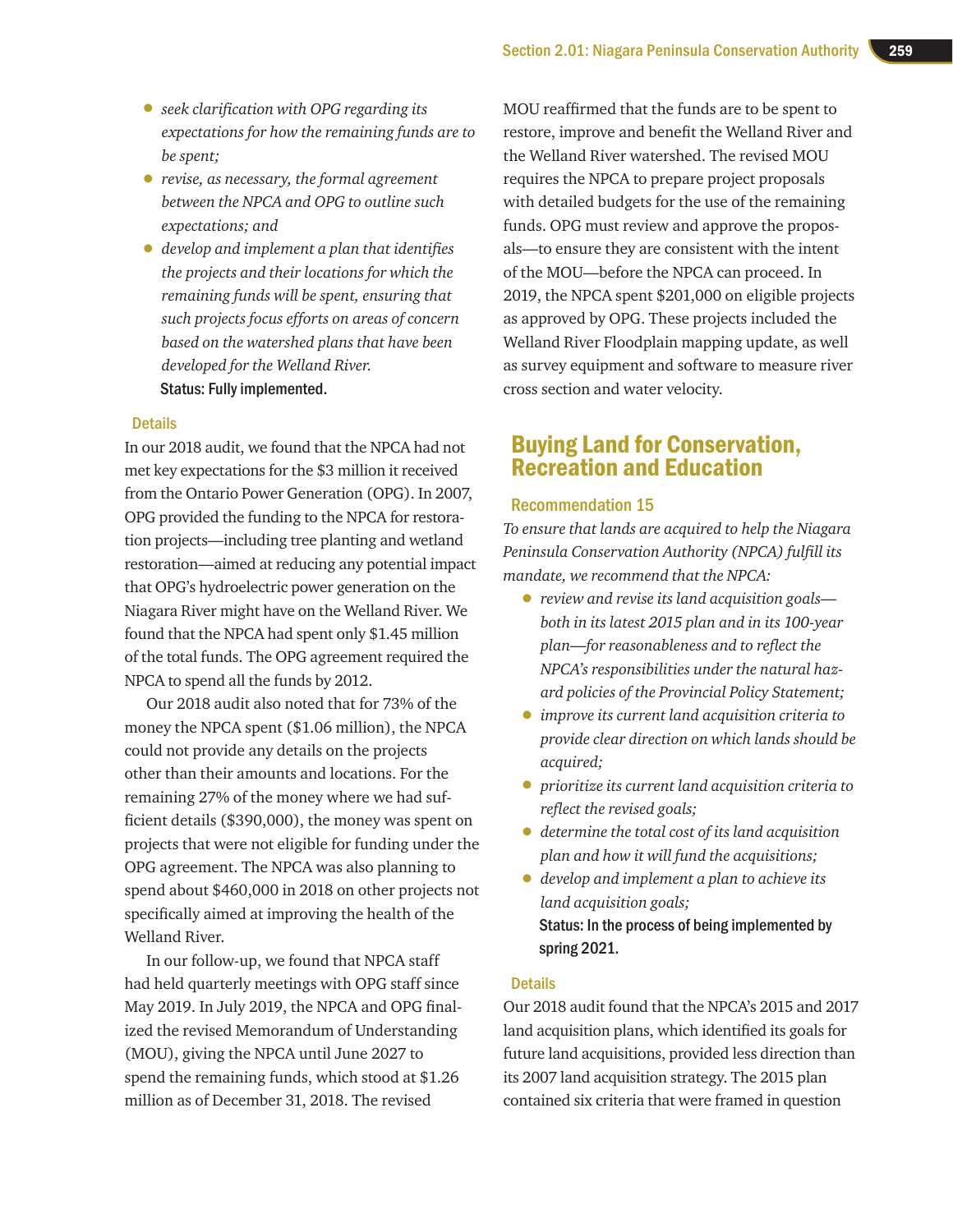form, but it was unclear how the answer to each question would help determine whether a particular parcel of land should be acquired. The 2017 plan called for the NPCA to acquire from 25,000 to 40,000 acres of land in the next 100 years. To meet this goal, the NPCA would need to acquire at least 250 acres per year—more than what it acquired over the previous 10 years combined. Neither the 2015 nor the 2017 plan identified how acquiring lands would fulfill the NPCA's mandate to protect property from flood and erosion. We also found that the NPCA had not estimated how much it would cost to achieve its 100-year land acquisition goal, nor did it have a plan to raise the necessary funds.

In our follow-up, we found that in May 2020, NPCA staff presented to the Board its revised land acquisition strategy, including criteria, acquisition methods and funding options., According to the strategy, the goals of land securement include "enhancing and protecting ecologically important lands and significant habitat for biodiversity and climate resilience." The criteria to determine which lands would be of value to the NPCA are based on factors it determined would help it meet its mandate, including lands that contain significant ecological features and functions; pose natural hazards such as floodplains and valley lands; are adjacent to existing NPCA conservation areas; have historical significance; and need restoring. The next steps are for the NPCA to establish a land securement work program for 2021 to 2026. NPCA senior management told us it has engaged a consultant to help finalize the land acquisition plan, including determining the total cost of its plan and how it will fund the acquisitions. The NPCA expects to finalize the land acquisition plan for Board approval in spring 2021.

• *monitor and report to the NPCA Board of Directors on land acquisition progress.*  Status: Little or no progress.

### **Details**

Our 2018 audit found that the NPCA did not follow its 2007 land acquisition strategy between 2008 and 2017. The 2007 land acquisition strategy called for the highest-priority lands to be acquired by 2012. We found that only 5% of the \$3 million that the NPCA spent from 2008 to 2017 was for land that was identified as a high priority in the 2007 strategy—a 9.85-hectare parcel of land with high ecological value.

In our follow-up, we found that the NPCA had not yet finalized its revised land acquisition strategy against which it can monitor and report on progress. Since our 2018 audit, the NPCA has purchased a 40-acre property in Hamilton adjacent to an existing conservation area for \$600,000.

### Measuring the Impact of NPCA's Programs and Services

### Recommendation 16

*To enable the Niagara Peninsula Conservation Authority (NPCA) to assess its performance in fulfilling its mandate, we recommend that the NPCA:*

- *develop performance indicators that are tied to its mandate and overall program goals;*
- *establish targets against which each indicator will be assessed;*
- *regularly collect and analyze information about the impact of its programs and services on the Niagara Peninsula watershed to help adjust programs on an ongoing basis;*  Status: Little or no progress.

### **Details**

In our 2018 audit, we noted that one of the action items in the NPCA's 2014–17 Strategic Plan was to design, implement and report on performance indicators by the end of 2015. However, at the time of our audit, the NPCA was still in the process of developing a set of indicators against which it can assess its performance.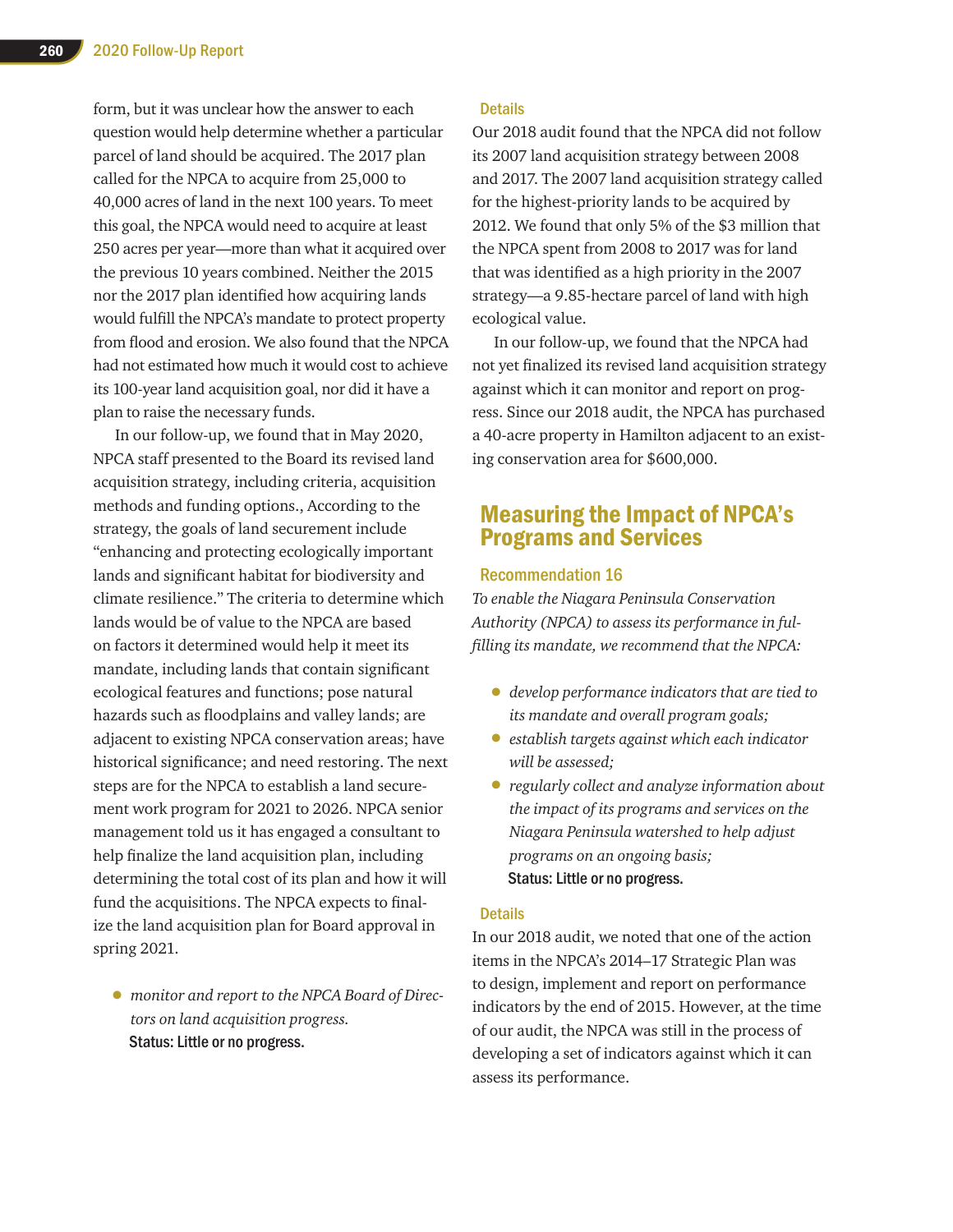In our follow-up, we found that the NPCA has not yet begun developing these performance indicators. The NPCA Board's Strategic Planning Committee met for the first time in July 2020 to begin developing the Strategic Plan for 2021–2031. The performance indicators will be developed as part of the new strategic plan. In October 2020, the NPCA engaged an external consultant to help develop its Strategic Plan, including output-based and performance-based measures.

• *review, and revise as necessary, its annual and quarterly reports to better reflect how the NPCA's initiatives and projects are helping the NPCA fulfill its mandate and overall program goals.*  Status: Fully implemented.

### **Details**

Our 2018 audit found that the NPCA's annual and quarterly reports contained mainly narrative descriptions of major projects completed during the year, with limited information about the benefits of such programs or how they contributed to the NPCA fulfilling its mandate. The reports also only included output information—for example, the number of development proposals reviewed, number of work permits issued, and the average time it took staff to review applications—but did not compare this information against pre-established goals or targets or include any trend analysis.

In our follow-up, we reviewed all quarterly and annual reports that the NPCA has published since our 2018 audit—the 2018 fourth-quarter and annual reports as well as the 2019 first-, second-, third-quarter and annual reports—to determine whether they describe how the NPCA's initiatives and projects are helping the NPCA fulfill its mandate. The NPCA told us it has decided to discontinue issuing quarterly reports after the 2019 thirdquarter report to allow it to conduct more detailed analyses for its annual report. Our review of the published quarterly and annual reports found that, similar to our finding in 2018, all the 2018 reports and the 2019 quarterly reports only included output

information and limited information about the outcomes of the NPCA's various activities.

In September 2020, the NPCA published its 2019 annual report, which included more detailed descriptions of how its projects and activities over the past year helped the NPCA fulfill its mandate and program goals. For example, the 2019 annual report describes how:

- the NPCA's floodplain mapping activities identified and helped inform property owners of flood risks along the main branch of the Welland River from the Binbrook Dam to the Niagara River;
- the NPCA's ecological monitoring activities helped gather information about the various species in its conservation areas;
- the NPCA's response to the 102 property inquiries it received during the year helped prospective property developers avoid purchasing land that is not suitable for development because of natural hazards; and
- the NPCA's various partnerships helped improve the public's understanding of the role of conservation authorities and complete restoration projects within the watershed.

### Managing Human Resources

### Recommendation 17

*To ensure that the Niagara Peninsula Conservation Authority (NPCA) follows fair and transparent recruitment and promotion processes, and that the best-qualified individuals are hired and promoted, we recommend that the NPCA:*

- *update its recruitment policies to include the steps and documentation required to support hiring decisions and eliminate situations of real or perceived conflict of interest in recruitment and hiring;*
- *update its promotion policies to include the decision-making process required to be followed and documented for promotions and appointments;*  Status: Fully implemented.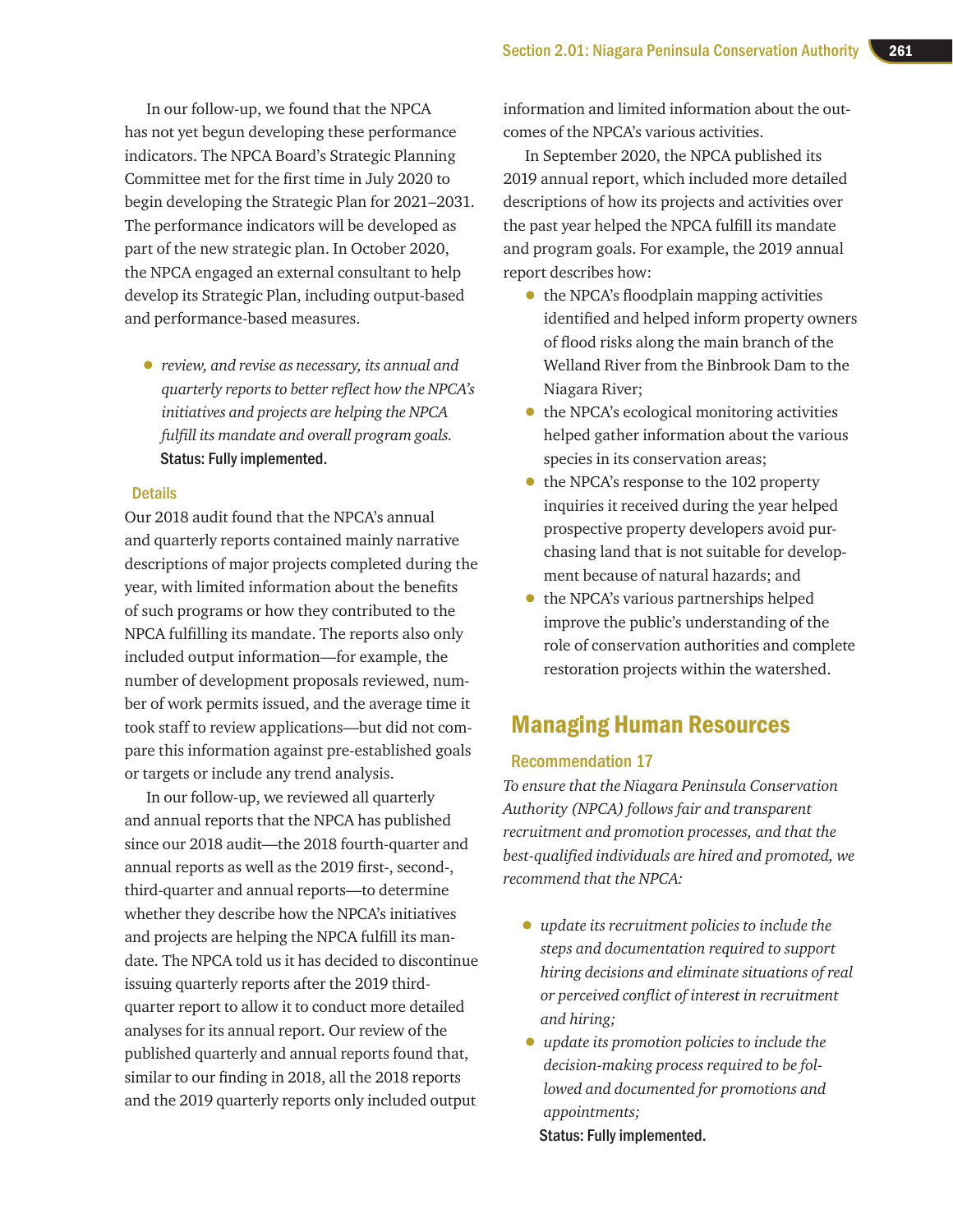### **Details**

In our 2018 audit, our review of all recruitment files since 2012 noted concerns in three areas of the recruitment process in files from 2014 to 2017, highlighting the need to review existing recruitment policies and practices to ensure fairness and transparency:

- two cases where one of the applicants selected for interviews was ranked in the bottom half of applicants in the initial screening, calling into question the usefulness of the initial screening or the hiring managers' decisions in selecting the best candidates;
- two cases where the successful candidate's application did not have all of the required education or experience listed in the job posting; and
- four cases where actual or perceived conflicts of interest or bias in hiring staff were not mitigated.

Our 2018 audit also found that in eight of the 11 promotions since 2012 that occurred without a competition, the employee did not have a performance appraisal completed in the year prior to their promotion.

In our follow-up, we found that the NPCA Board approved revised recruitment and promotion policies in June 2019. The revised recruitment policy now has a section describing the steps and documentation required to support hiring decisions, including the minimum time required to post vacant positions internally and externally, screening, short-listing and interviewing applicants, and the selection process. The new section on conflicts of interest describes circumstances where an NPCA staff may be in a conflict, and requires the staff to recuse themselves from the recruitment process.

• *assess staff's performance annually, as required by its policies;*  Status: In the process of being implemented by December 2020.

### **Details**

Our 2018 audit found that, of the 44 NPCA staff who had been working at the NPCA for more than one year at the time of our audit, only 36% had a performance appraisal on file. None of the employees had been evaluated more than once in the previous five years. NPCA policy required that staff appraisals be carried out annually. NPCA senior management told us at the time that they had revised the performance appraisal process and included goal-setting, which they planned to implement on a rolling basis as employees' hiring anniversaries occur.

In our follow-up, we found that the NPCA Board approved the revised performance appraisal policy in June 2019. The revised policy clarifies timeframes and expectations regarding the performance appraisal process. Specifically, the policy requires that employees' performance be evaluated at the end of their probationary period within a position and annually on their service anniversary date. We reviewed the NPCA's records of performance appraisals and found that as of July 2020, performance appraisals had not been completed for half of the 40 staff who had been working at the NPCA for more than one year. NPCA senior management told us that appraisals were delayed due to the COVID-19 pandemic, but the outstanding appraisals, and any that become due, will be completed by December 2020.

• *provide quarterly updates to the NPCA Board of Directors on staffing changes and performance.*  Status: Fully implemented.

### **Details**

Our 2018 audit found that the NPCA underwent four reorganizations under four different CAOs in the six-year period from 2012 to 2017. The organizational restructurings resulted in a total of 32 full-time employees out of an annual average of 60 being laid off or terminated from their positions. During this period, the NPCA paid over \$1.3 million in staff compensation, settlements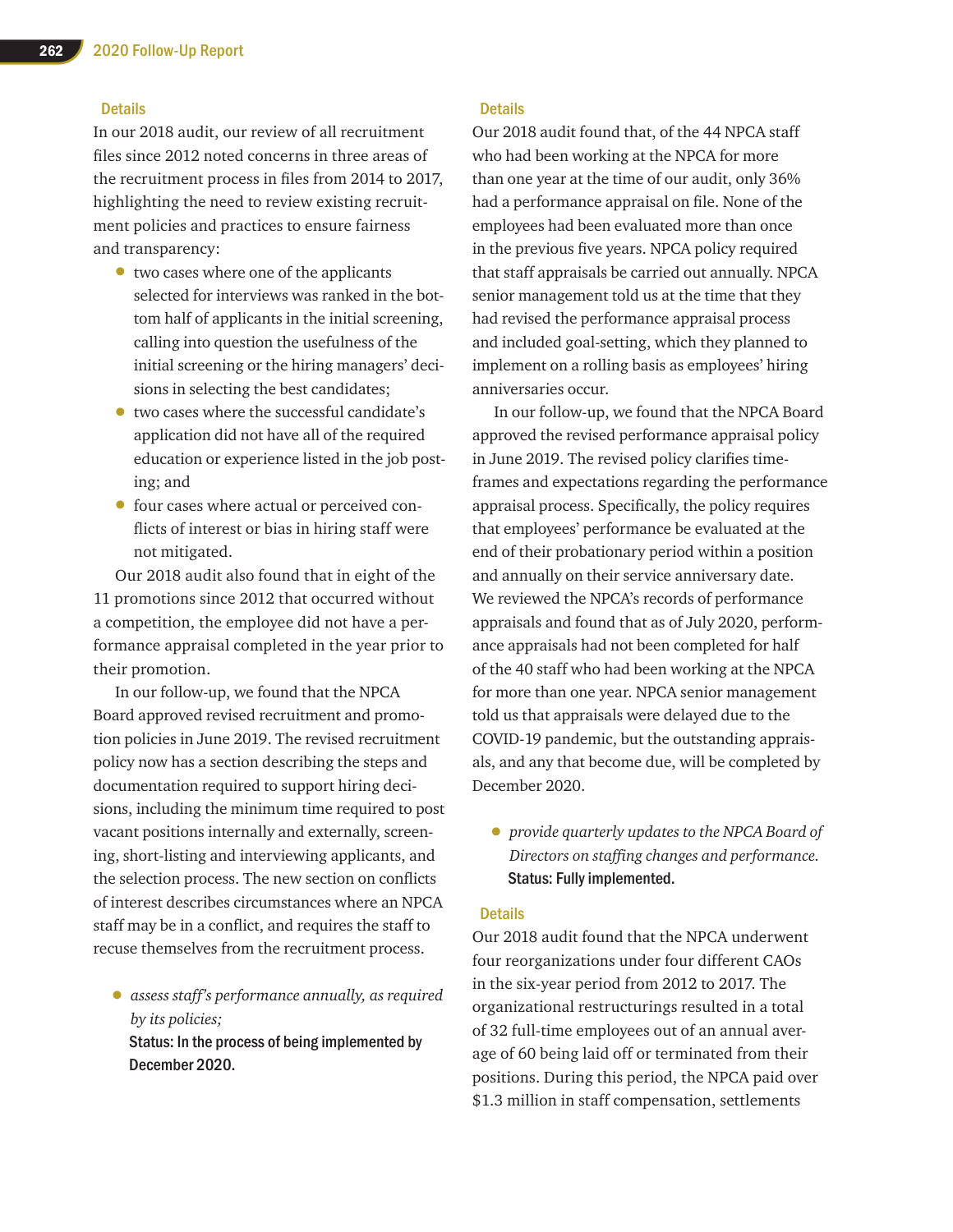related to grievances files at the time of termination, and HR counselling and consulting fees relating to the terminations.

In our follow-up, we found that NPCA staff have provided quarterly updates to the NPCA Board that include information on recruitment activities, staffing changes, performance appraisals and labour relations.

### Recommendation 18

*To ensure compliance with the* Occupational Health and Safety Act*, the Ontario Human Rights Code and the Ministry of Labour's Code of Practice, we recommend that the Niagara Peninsula Conservation Authority (NPCA):*

• *for every harassment or discrimination complaint or grievance filed, fully assess and document whether an investigation is required, and, if it is, conduct it in an appropriate and timely manner;* 

Status: Fully implemented.

### **Details**

Our 2018 audit found that, in 2017, NPCA staff filed 10 grievances and six complaints alleging harassment or discrimination. We engaged an independent Human Resource specialist to assess the reasonableness of the NPCA's response to these harassment grievances and complaints based on the requirements of the *Occupational Health and Safety Act* and the Ontario Human Rights Code, as well as best practices outlined in the Ministry of Labour's Code of Practice. We found that, for 13 of the 16 harassment grievances and complaints, the NPCA did not conduct an appropriate or timely investigation of the incident or obtain sufficient information to determine whether an investigation was required.

In our follow-up, we found that in June 2019, the interim NPCA Board approved a revised Workplace Harassment Policy. Two significant changes include that the policy is applicable to Board members as well as specifying the instances when

an external party will lead the investigation into the complaint. Under the revised policy, harassment complaints against the Human Resources staff, CAO and Board members must be investigated by a third party. Since our 2018 audit, there have not been any harassment or discrimination complaints or grievances filed against any NPCA staff, the CAO or Board members.

• *use its ability, under its workplace harassment policy, to appoint an external investigator or develop mechanisms to ensure that complaints against the CAO are investigated by a party who does not report directly to the CAO;*  Status: Fully implemented.

### **Details**

Our 2018 audit found that the Human Resources staff person reported directly to the CAO. This presented a conflict if the HR staff person received a complaint against the CAO. One-third of all NPCA employees we interviewed raised a concern that the HR staff person would not be able to properly investigate their concerns in an unbiased and neutral manner. According to the Ministry of Labour's Code of Practice, the person conducting the investigation must not be under the direct control of the subject of the complaint. The NPCA's workplace harassment policy at the time allowed the CAO or the HR staff person to appoint an external investigator, but the NPCA had not done so for any of the grievances or complaints filed.

In our follow-up, we found that the NPCA Board approved a revised Workplace Harassment Policy in June 2019. Two significant changes include that the policy is applicable to Board members as well as specifying the instances when an external party will lead the investigation into the complaint. Under the new policy, harassment complaints against the Human Resources staff, CAO and Board members are to be investigated by a third party. As discussed in the action item above, there have not been harassment or discrimination complaints reported against the current CAO, nor were any filed against the interim CAO.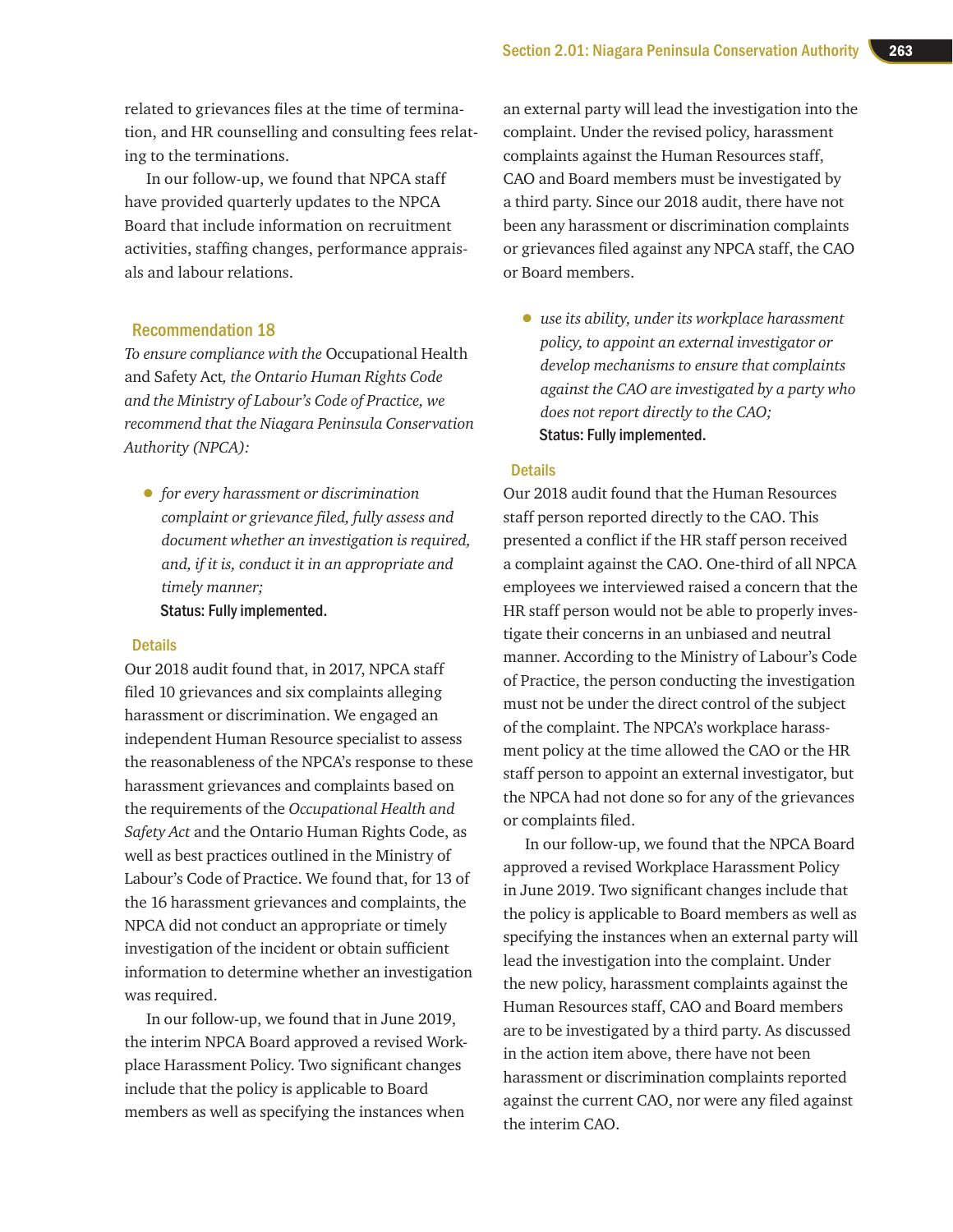• *provide additional information on grievances, staff complaints and investigations, including their subject and financial implications, as part of confidential updates to the NPCA Board of Directors.* 

Status: Fully implemented.

### **Details**

Our 2018 audit found that the NPCA began providing quarterly reports to the NPCA Board of Directors in January 2018 summarizing the status of various HR functions such as recruitment, grievances and performance appraisals. However, the reports did not include details on the subject of the grievances or their financial implications.

In our follow-up, we found that the NPCA has continued to provide quarterly confidential updates to its Board of Directors. We reviewed all quarterly updates that have been provided to the Board since our 2018 audit and found that they have included the subject, financial implications if any, and the status of grievances and complaints.

### Recommendation 19

*To ensure that the Niagara Peninsula Conservation Authority (NPCA) operates as effectively and productively as possible, without workplace issues hindering its operations unnecessarily, we recommend that the NPCA:*

- *develop and implement an action plan to address workplace concerns;*
- *present this action plan and related timeline to the NPCA Board of Directors for review and approval; and*
- *report on its progress in implementing the actions within the approved timeline.* Status: Fully implemented.

### **Details**

Our 2018 audit found that NPCA staff had divided opinions about the workplace culture. In response to our survey, half of the staff either reported that the work environment was positive or had no view on it.

The remaining half reported that mistrust between management and staff, lack of transparency regarding hiring and promotion practices, concerns about activities being monitored by management, and frequent terminations had all contributed to a difficult and distrustful workplace culture.

As discussed in **Recommendation 10**, our follow-up work found that beginning in March 2019, the NPCA CAO asked staff to provide comments on, among other things, any outstanding workplace concerns. The CAO received 17 written submissions and had nine individual and group meetings with staff. Staff were asked what positive actions had been taken, and what still needed to be taken, to address workplace concerns. Some of the positive actions identified by staff included updated HR policies, more professional and respectful work environment, good staff morale, no negative rumours or news among staff, and strong leadership. Some of the areas where staff identified improvements were still needed included the need for a new Strategic Plan, regular staff meetings, communications across departments and a new records management system.

Feedback from staff was used to develop the NPCA's Human Resources plan, which was presented to and approved by the NPCA Board in September 2019. Our review of the quarterly HR updates to the Board, described in **Recommendation 17** and **Recommendation 18**, noted that NPCA staff reported on their progress in implementing the short- and medium-term priorities in the HR plan.

### Managing Financial and Capital Resources

### Recommendation 20

*To ensure that the Niagara Peninsula Conservation Authority (NPCA) receives value for money spent on goods and services, we recommend that the NPCA:*

• *follow its procurement policies for the acquisition of goods and services;*  Status: Fully implemented.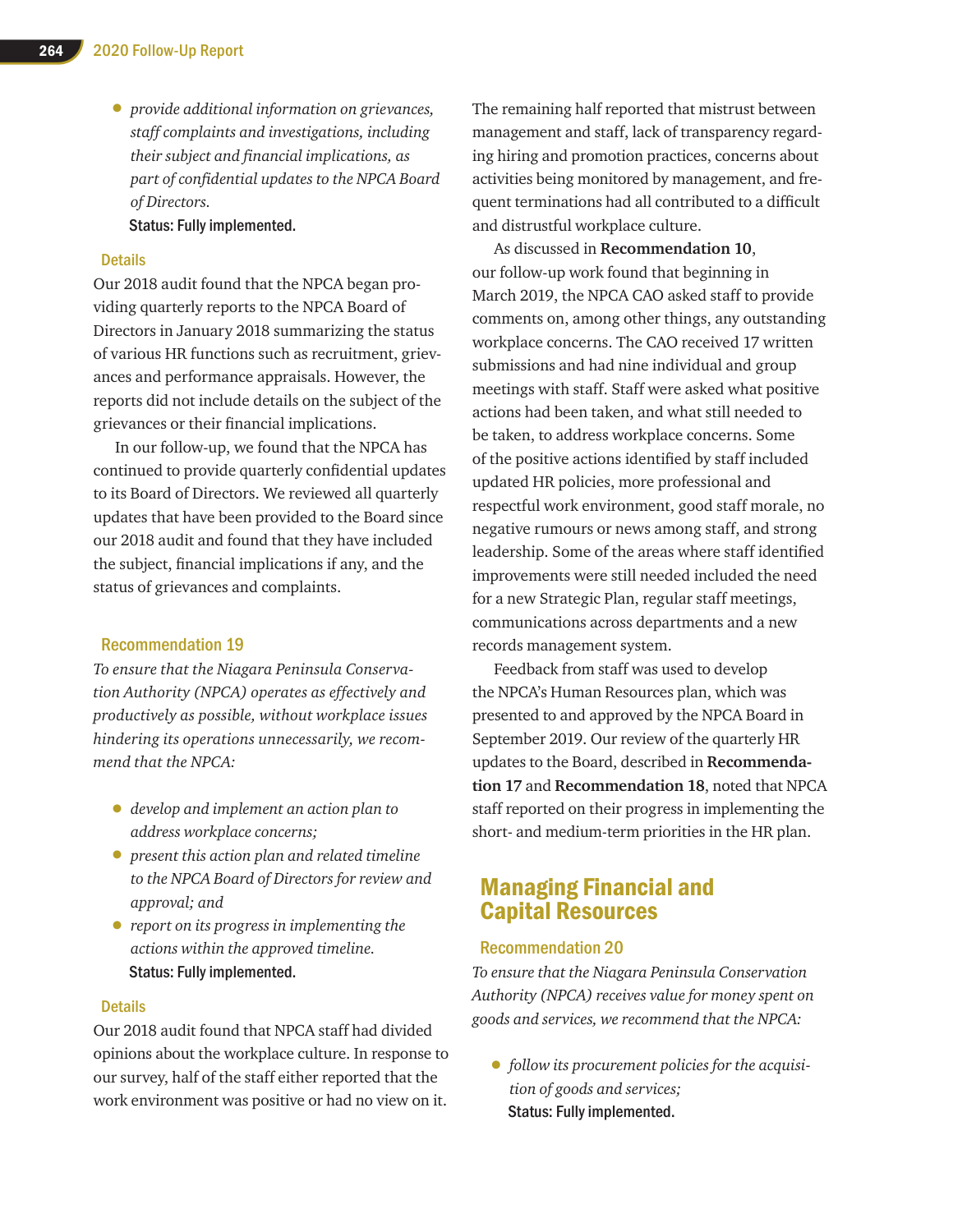#### **Details**

In our 2018 audit, our review of the NPCA's spending policies and practices found that the NPCA did not acquire goods and services competitively, as required by its procurement policy, in half of the purchases we reviewed from 2012 to 2017. The total value of those purchases was \$2 million. Specifically, no documentation existed to show that the NPCA obtained verbal quotations in 100% of cases where they were required and it did not issue a Request for Proposals in 43% of the cases where it was required.

In our follow-up, we found that the NPCA Board approved a revised procurement policy in April 2020. Unlike the previous policy, it clearly defines the responsibilities of NPCA staff in each stage of the procurement process; centralizes the procurement responsibility with the Procurement Specialist, who is responsible for ensuring compliance with the procurement requirements; and no longer permits verbal quotations.

• *revise its procurement policies to require that any needed services associated with unsolicited proposals be obtained in a transparent and competitive manner;*  Status: Fully implemented.

#### **Details**

Our 2018 audit found that in 2015 the NPCA accepted an unsolicited proposal—a proposal from a company to provide communications services that the NPCA was not explicitly seeking—in contravention of its policy. The policy required that, upon receiving an unsolicited proposal, the NPCA must determine whether it needed the services proposed, and if it did, it must procure the services competitively if the services were available in the market. There was no evidence that the NPCA assessed whether it needed the service being proposed, and the NPCA engaged the firm without a competitive procurement, as required by its policy. In addition, neither NPCA staff nor the firm could provide us with any of the deliverables outlined in

the contract. The NPCA paid the firm \$27,000 over an eight-month period.

In our follow-up, we found that the NPCA's revised procurement policy specifically states that unsolicited proposals "shall not circumvent" the policy. The policy prohibits senior management from considering the proposal if it is similar in scope or nature to a current or planned competitive procurement, if the goods or services are readily available from other sources, or if the proposal is not in the best interests of the NPCA. Even if the proposal is deemed to be in the NPCA's best interests, the policy requires that NPCA staff evaluate the proposal against established criteria, and prepare a report for the Board's Audit and Budget Committee with a recommendation to accept, amend or reject the proposal. Since our 2018 audit, the NPCA has not received an unsolicited proposal.

- *assess the benefits of establishing continuity and achieving cost savings from contracting with a preferred law firm for each field of law it requires services; and*
- *revise its procurement policies for legal services to implement the results of the above assessment.* Status: Fully implemented.

#### **Details**

Our 2018 audit found that the NPCA's annual legal costs increased by 633% from \$45,000 in 2012 to \$294,000 in 2017. From 2015—when the NPCA exempted legal services from competitive procurement—to March 2018, the NPCA paid over \$500,000 in legal fees to 17 different law firms. For example, in 2017, the NPCA paid five different law firms for legal services related to HR matters.

In our follow-up, we found that in December 2019, NPCA staff presented to the Board's Governance Committee its assessment of the options for acquiring legal services, with the recommendation that legal services continue to be exempt from competitive procurement. The recommendation, according to NPCA staff, is based on the limited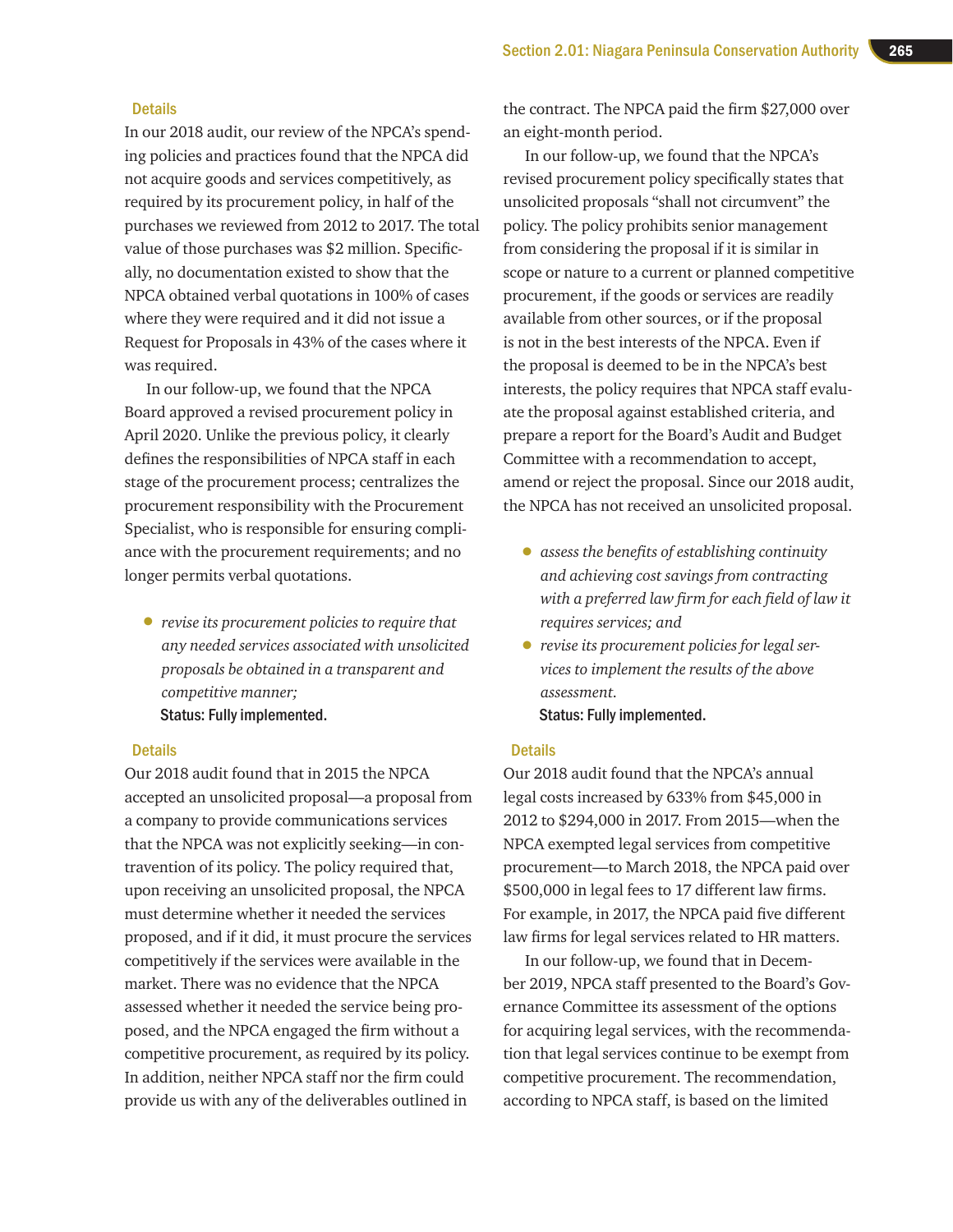number of service providers in the area and similar practices in other public entities in the Niagara Region. The Board, instead, directed NPCA staff to develop a vendor of record for legal services and update the procurement policy to allow exceptions to competitive procurement requirements only in urgent circumstances. The revised procurement policy reflects this exception for "urgent legal circumstances that may occur that necessitates an immediate reaction or assistance that requires professional legal services." At the time of our follow-up, NPCA staff were developing Request for Proposal documents in preparation for a competitive bid to establish a vendor of record for each type of legal service. The NPCA staff estimates that it will establish the vendor of record by January 2021.

### Recommendation 21

*To ensure that the funds are available and that critical capital projects are completed in a timely manner, we recommend that the Niagara Peninsula Conservation Authority (NPCA):*

- *update the information in its asset management system to reflect the actual replacement cost of assets (when this information is available) and the estimated useful life of assets based on their condition;*
- *obtain reliable information to support replacement cost estimates and cost estimates for planned capital projects;* Status: Fully implemented.

### **Details**

Our 2018 audit found that there was little to no information to support the estimates for the 10 highest-costing projects in the NPCA's 2016 capital plan. The plan identified 237 projects to be undertaken between 2017 and 2032 at a total estimated cost of \$45.8 million for new and/or replacement buildings, equipment, electrical systems and septic tanks.

In our follow-up, we found that the NPCA competitively procured asset management software in April 2020, which, among other things, will help

track the costs of its capital projects. The NPCA has updated the information in this asset management software to reflect the actual replacement cost of its assets (based on independent appraisals), their current condition and their estimated useful life.

- *prioritize capital projects using an objective assessment of needs;*
- *identify how the NPCA will obtain funding to undertake these projects; and*
- *refine the capital plan, based on the above action items, and present it to the NPCA Board for approval.*  Status: In the process of being implemented by

### **Details**

December 2020.

Our 2018 audit also raised the following issues with the NPCA's 2016 capital plan:

- While the capital plan identified when projects were to be carried out, it did not prioritize the projects within particular years.
- The capital plan did not identify how the NCPA would obtain funding to implement the projects.
- The capital plan was not presented to the NPCA Board for approval because the plan was only intended to be used by staff to track desired capital projects.

In our follow-up, we found that the NPCA is currently developing a new 10-year Capital Asset Management Plan, which incorporates the recommendations from our 2018 report. NPCA senior management told us that it estimates that the new Plan will be complete by December 2020. Policies will also be developed to address prioritization and long-term funding.

In April 2020, the NPCA competitively procured asset management software, which will help cost tracking and prioritization. The Fixed Asset and Capital Asset Planning modules of the software will also help inform the capital plan.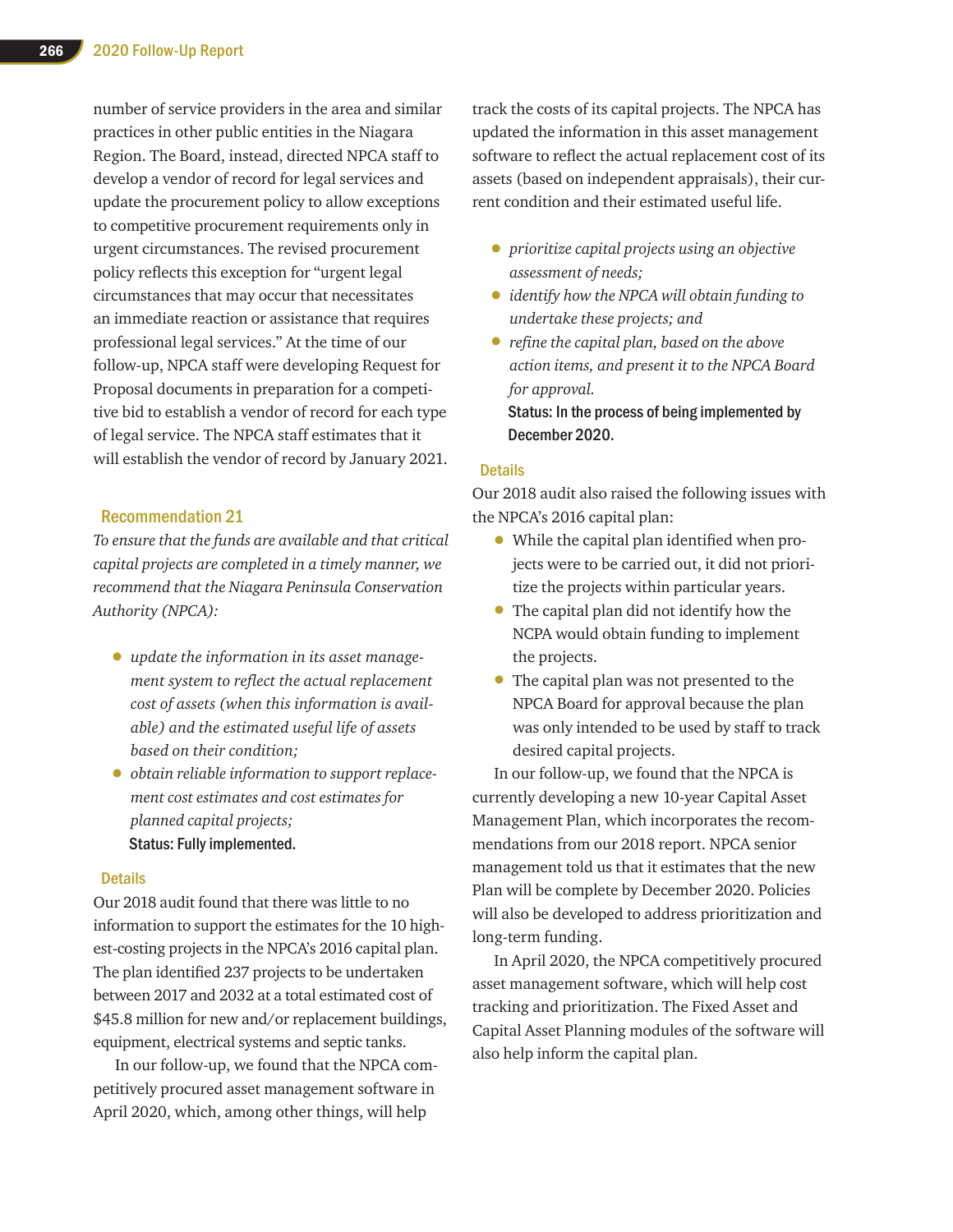### Province Does Not Give Conservation Authorities Sufficient Direction and Guidance

### Recommendation 22

*To ensure that conservation authorities have the necessary information to interpret and fulfill their legislative mandate, we recommend that the Ministry of the Environment, Conservation and Parks, upon proclamation of Section 40 of the* Conservation Authorities Act*:*

- *clearly describe for conservation authorities what the development of natural resources entails, and how it differs from "development" in general;*
- *provide guidance to help conservation authorities prioritize the objectives of their programs and services (conservation, restoration, development and management of natural resources);*
- *use its regulatory powers to establish minimum requirements and standards for conservation authorities' delivery of programs and services; and*
- *establish the governance practices that it determines conservation authorities should be uniformly following province-wide.*  Status: In the process of being implemented by summer 2021.

### **Details**

Our 2018 audit found that the province had not provided guidance to conservation authorities on how to deliver on their broad legislative mandate. The *Conservation Authorities Act* (Act) mandates that conservation authorities provide programs and services "to further the conservation, restoration, development and management of natural resources." At the time of our audit, the Act did not provide guidance on what "development of natural resources" entailed and to what extent conservation of natural resources must be prioritized.

The Ministry told us during our 2018 audit that the Act allowed municipalities, through their Board representatives, to set priorities for conservation

authorities they fund. However, as discussed in **Recommendation 1**, this created a conflict when municipal priorities to facilitate economic development were at odds with conservation authorities' responsibility to protect people and property. Three-quarters of the conservation authorities we surveyed indicated that they encountered conflicts between conservation and development in the work they did.

The Ministry told us during our follow-up that all legislative and regulatory recommendations in our 2018 audit will be addressed when it completes its review of the *Conservation Authorities Act*, described in **Recommendation 1**, by summer 2021.

### Neither the Ministry nor Municipalities Know How Conservation Authorities Are Fulfilling Their Mandate

### Recommendation 23

*To ensure that conservation authority boards of directors are held to account appropriately, we recommend that the Ministry of the Environment, Conservation and Parks work with municipalities to develop and implement a formal, cost-effective and purposeful reporting process that includes a discussion of the outcomes of conservation authorities' activities.* Status: In the process of being implemented by summer 2021.

### **Details**

Our 2018 audit found that the Ministry did not receive sufficient information from conservation authorities to determine how well they were fulfilling their mandate. In addition to their audited financial statements, the Ministry only required conservation authorities to submit a report that itemized where they spent their funding and described their activities in the areas for which the province has delegated responsibility to them managing flood control structures such as dams, operating flood forecasting and warning systems,